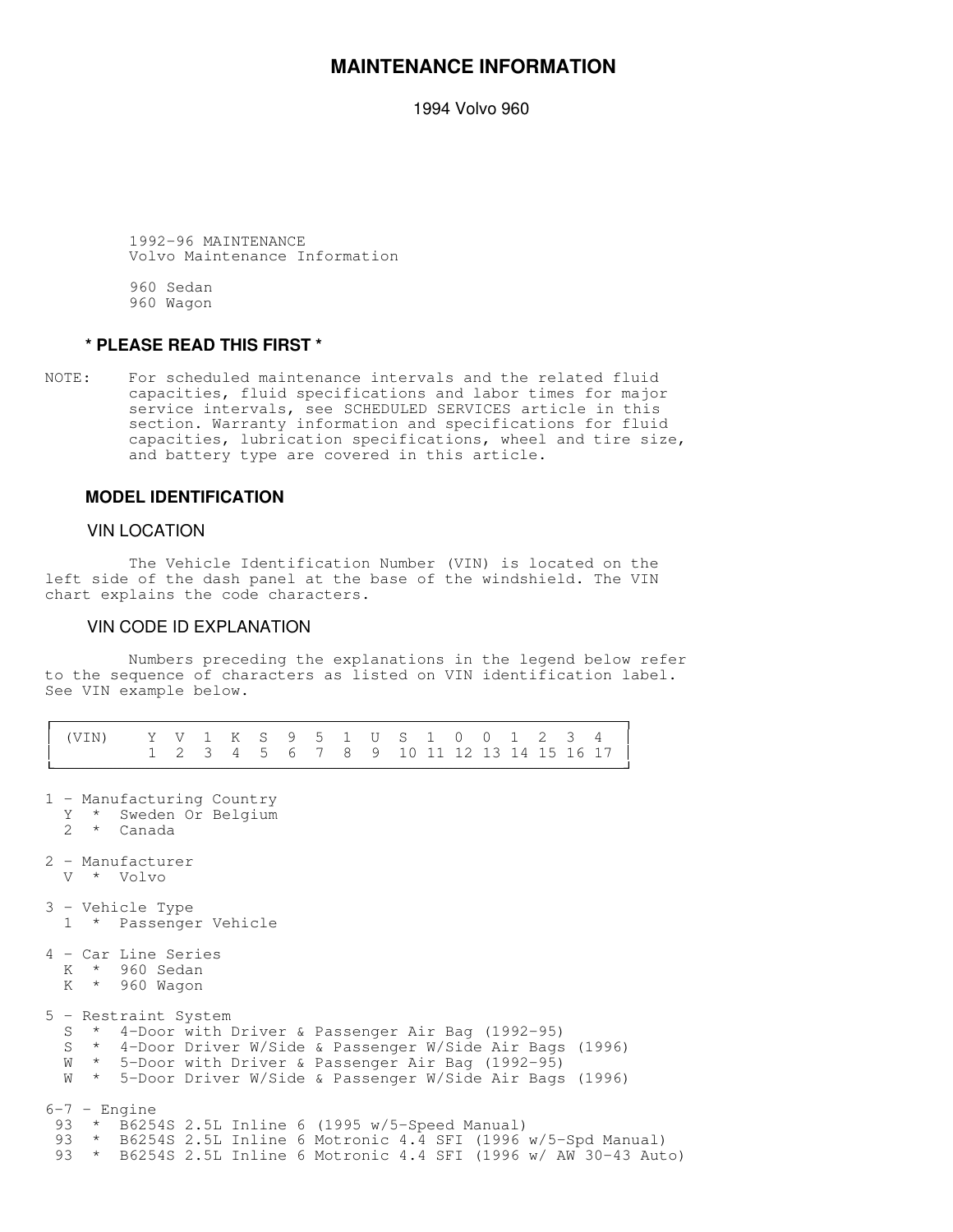95 \* B6304F 3.0L Inline 6 (1992-94) 96 \* B6304S 2.9L Inline 6 (1995 w/ 4-Speed Auto) 96 \* B6304S 2.9L Inline 6 Motronic 4.4 SFI (1996 w/ AW 30-40 Auto) 8 - Emissions 1 \* with EGR 9 - VIN Check Digit \* Computer Generated 10 - Vehicle Model Year N \* 1992 P \* 1993 R \* 1994<br>S \* 1995  $*$  1995  $\overline{T}$  \* 1996 11 - Assembly Plant  $\frac{1}{2}$  \* Torslanda, Sweden<br> $\frac{2}{2}$  \* Ghent Belgium 2 \* Ghent, Belgium 3 \* Halifax, Canada A \* Uddevalla, Sweden 0 \* Kalmar, Sweden

12-17 - Serial Number \* Sequential Production Number

## **MAINTENANCE SERVICE INFORMATION**

#### SEVERE & NORMAL SERVICE DEFINITIONS

NOTE: Use the Severe Service schedule if the vehicle to be serviced is operated under ANY (one or more) of these conditions:

 Service is recommended at mileage intervals based on vehicle operation. Service schedules are based on the following primary operating conditions:

Normal Service

- Driven More Than 10 Miles Daily
- \* No Operating Conditions From Severe Service Schedule

Severe Service (Unique Driving Conditions)

- \* Extended Idling Or Low Speed Operation
- Frequent Short Trips Of Less Than 7 Miles
- \* Extended Operation In Dusty Or Sandy Conditions
- \* Trailer Towing Operations
- \* Driving In Mountainous Conditions

#### CAMSHAFT TIMING BELT (IF EQUIPPED)

CAUTION: Failure to replace a faulty camshaft timing belt may result in serious engine damage.

 The condition of camshaft drive belts should always be checked on vehicles which have more than 50,000 miles. Although some manufacturers do not recommend belt replacement at a specified mileage, others require it at 60,000-100,000 miles. A camshaft drive belt failure may cause extensive damage to internal engine components on most engines, although some designs do not allow piston-to-valve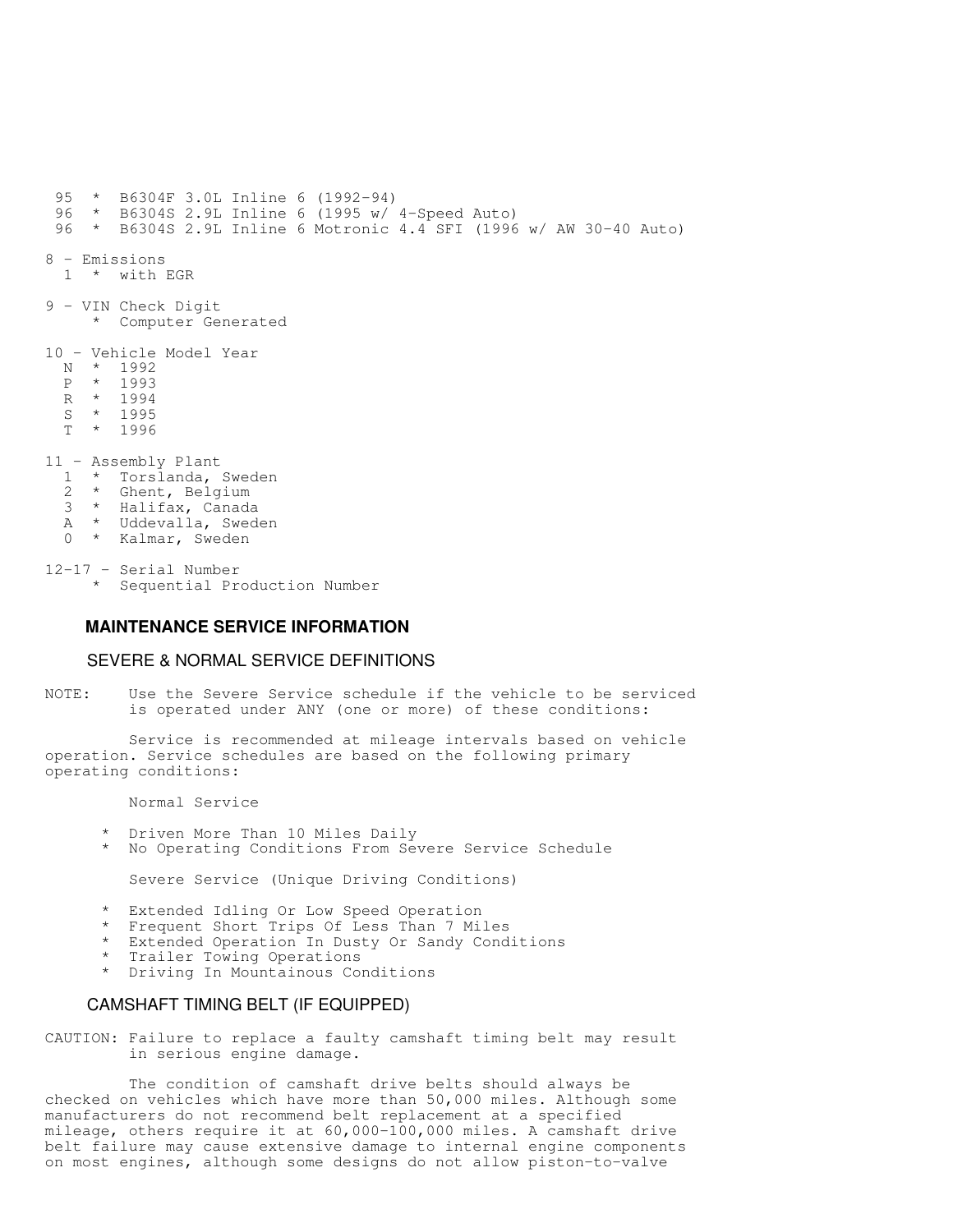contact. These designs are often called "Free Wheeling".

 Many manufacturers changed their maintenance and warranty schedules in the mid-1980's to reflect timing belt inspection and/or replacement at 50,000-60,000 miles. Most service interval schedules in this manual reflect these changes.

 Belts or components should be inspected and replaced if any of the following conditions exist:

- \* Cracks Or Tears In Belt Surface
- Missing, Damaged, Cracked Or Rounded Teeth
- Oil Contamination
- \* Damaged Or Faulty Tensioners
- \* Incorrect Tension Adjustment

 Volvo recommends replacement of the camshaft timing belt at the following intervals:

CAMSHAFT TIMING BELT REPLACEMENT INTERVAL TABLE

| Application                                                          | Interval (Miles) |  |
|----------------------------------------------------------------------|------------------|--|
|                                                                      |                  |  |
| $(1)$ - First $(30,000$ Mile) timing belt change to be done by Volvo |                  |  |

dealer at no cost.

## **SERVICE POINT LOCATIONS**



Fig. 1: Service Point Locations (1992-94) Courtesy of Volvo Cars of North America.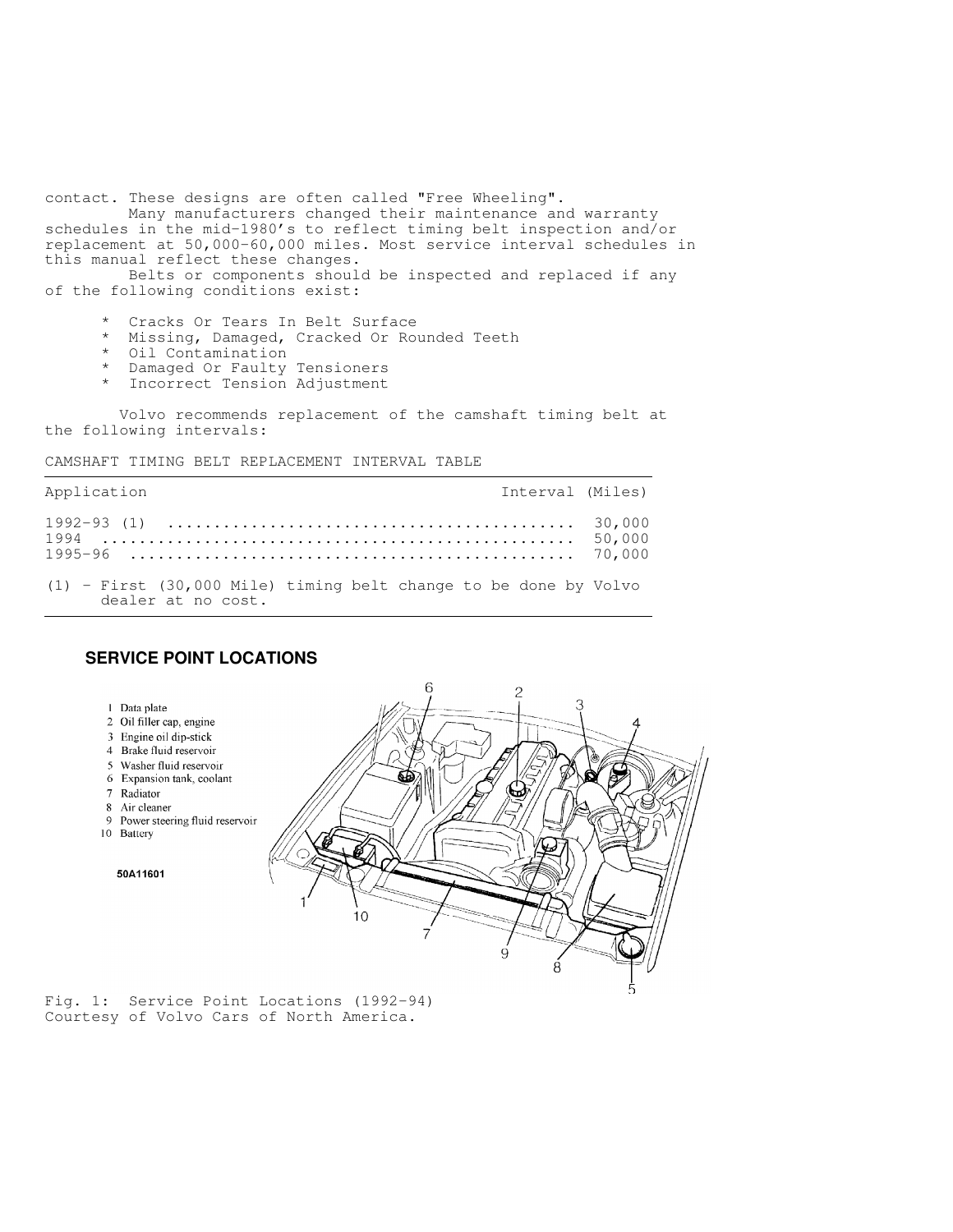# **Engine compartment**  $960$

- 1 Expansion tank, coolant
- 2 Oil filler cap, engine
- 3 Engine oil dip-stick
- 4 Brake fluid reservoir
- 5 Battery
- 6 Data plate
- 7 Radiator
- 8 Power steering fluid reservoir
- 9 Air cleaner
- 10 Washer fluid reservoir
- 11 Main fuse box
- 12 Relay/fuse box

#### WARNING!

The cooling fan may start or continue to operate (for up to 6 minutes) after the engine has been switched off.

 $11$ 12  $\mathbf{a}$ 50A11908

 $\overline{2}$ 

1

Fig. 2: Service Point Locations (1995-96) Courtesy of Volvo Cars of North America.





Fig. 3: OBD II Diagnostic Link Connector Location (1996) Courtesy of Volvo Cars of North America.

# **ADDITIONAL SERVICE INFORMATION**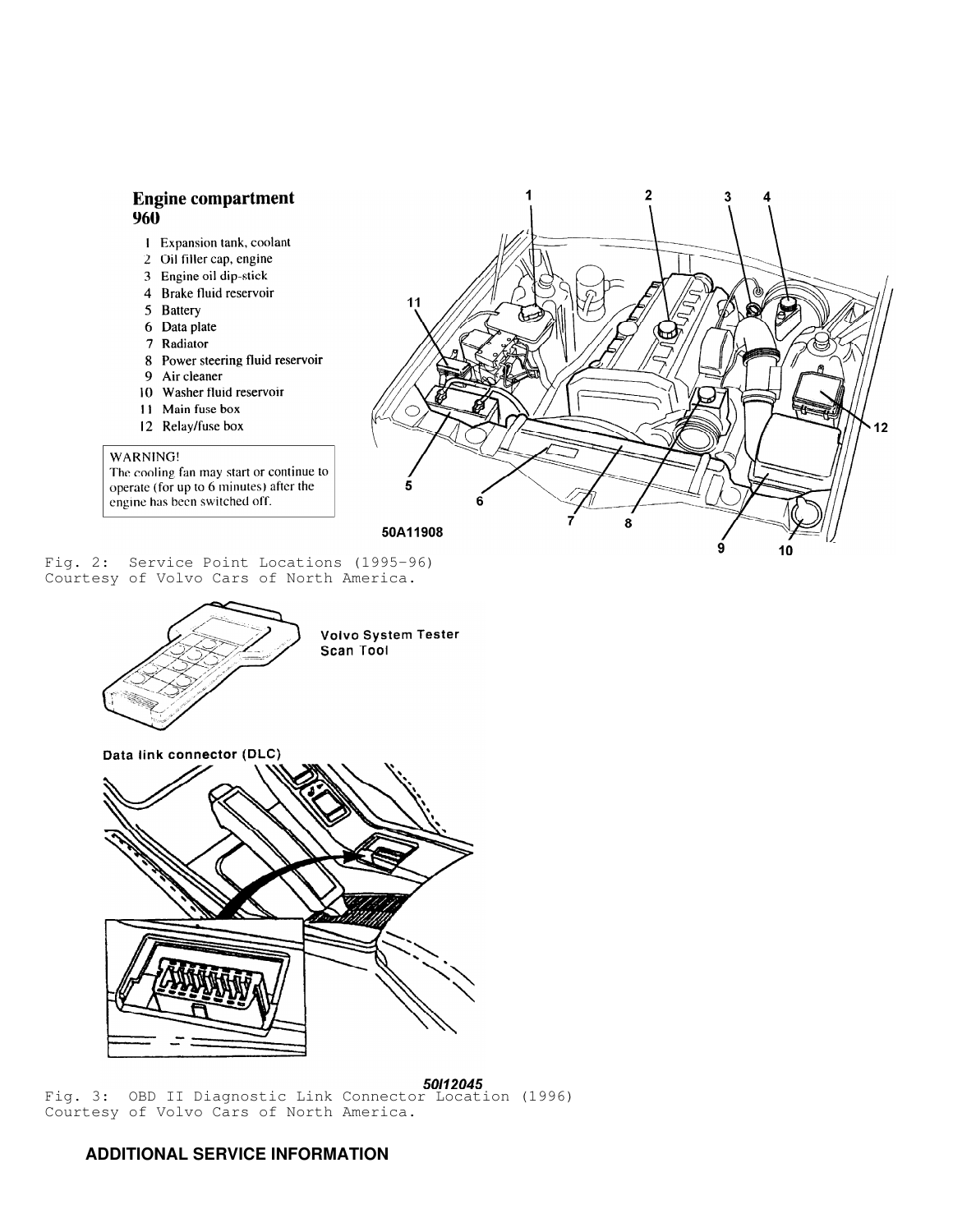# TIMING BELT REPLACEMENT

TIMING BELT REPLACEMENT TABLE

| Model<br>Year                                                                                                                                                                                                                                                                                                                                                                                                                                                                                  | Part<br>Number | 20K          | 30K | 40K | 50K | 60K | 70K | 90K | 100K |
|------------------------------------------------------------------------------------------------------------------------------------------------------------------------------------------------------------------------------------------------------------------------------------------------------------------------------------------------------------------------------------------------------------------------------------------------------------------------------------------------|----------------|--------------|-----|-----|-----|-----|-----|-----|------|
| 1992                                                                                                                                                                                                                                                                                                                                                                                                                                                                                           | $271705 - 6$   | <sub>B</sub> |     | C   |     |     | X   |     | X    |
| $1993*$                                                                                                                                                                                                                                                                                                                                                                                                                                                                                        | $271705 - 6$   |              | D   |     |     | X   |     | X   |      |
| 1994                                                                                                                                                                                                                                                                                                                                                                                                                                                                                           | 271856-7       |              |     |     | X   |     |     |     | X    |
| $1995 -$                                                                                                                                                                                                                                                                                                                                                                                                                                                                                       | 271876-5       |              |     |     |     |     | E   |     |      |
| $*$ = Late M/Y 93 960's (from engine no. 131035) should have M/Y 94<br>timing belt $(P/N 271856-7)$ . See Parts Bulletin 21-13 and Tech<br>$DCS$ $21-02$ .<br>$B =$ See SMB 137A, timing belt replaced at no cost to customer<br>$C =$ See SMB 137A, SB 21-118, install torsion damper, replace<br>timing belt at no cost to customer<br>D = Recommended timing belt replacement at no cost to customer<br>$E = Recommended timing belt replacement$<br>$X = Required timing belt replacement$ |                |              |     |     |     |     |     |     |      |
| On 1992 & 1993 960's, lubricate timing belt tensioner<br>CAUTION:<br>pivot bearing during timing belt replacement.                                                                                                                                                                                                                                                                                                                                                                             |                |              |     |     |     |     |     |     |      |

in the contract of the contract of the contract of the contract of the contract of the contract of the contract of

# ELECTRONIC AIR PUMP SYSTEM (1995-96)



Courtesy of Volvo Cars of North America.

# BODY LUBRICATION POINTS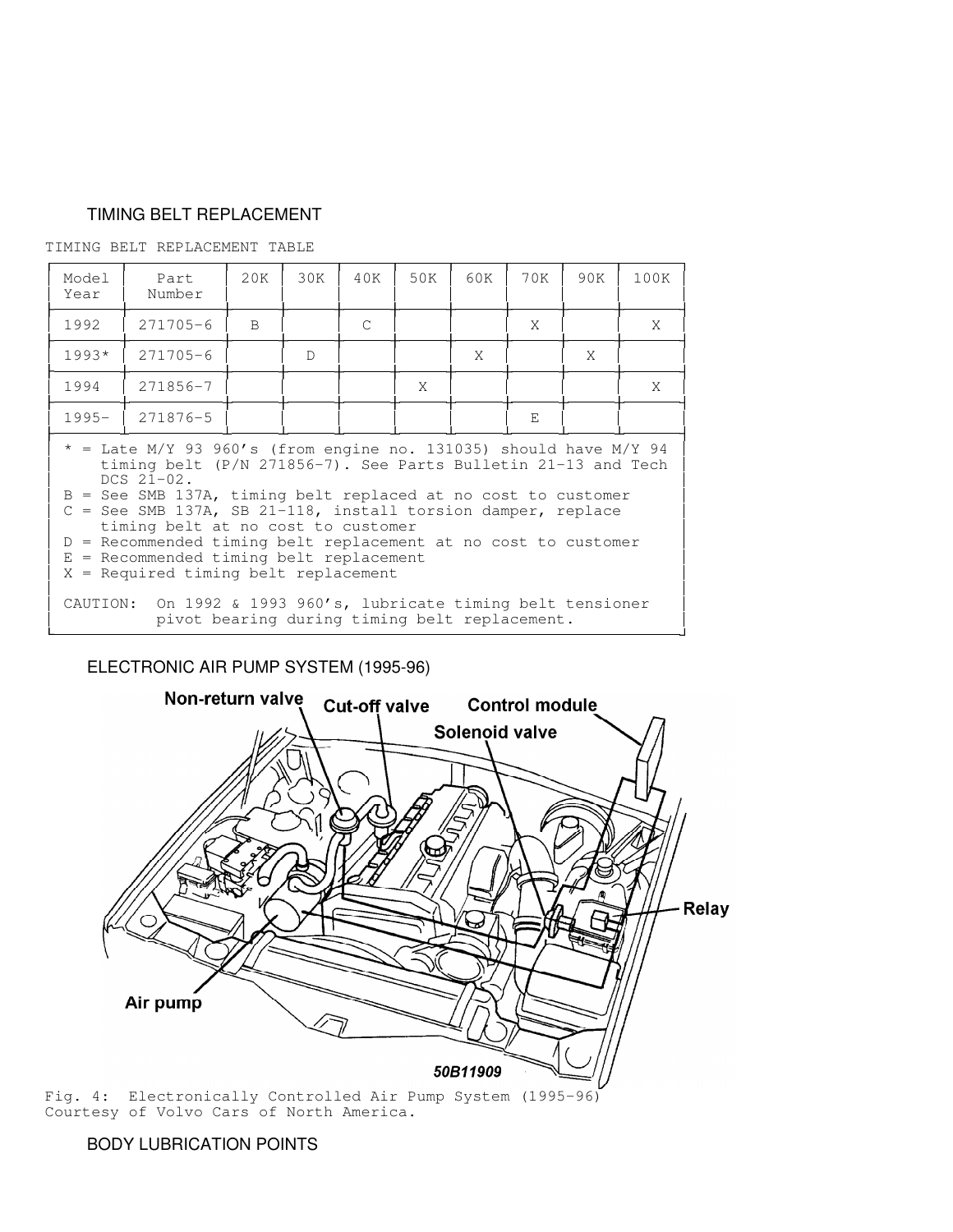



Courtesy of Volvo Cars of North America.

NOTE: All sedan and 1995-96 wagon models have an Independent Rear axle, the 1992-94 wagons have a solid axle.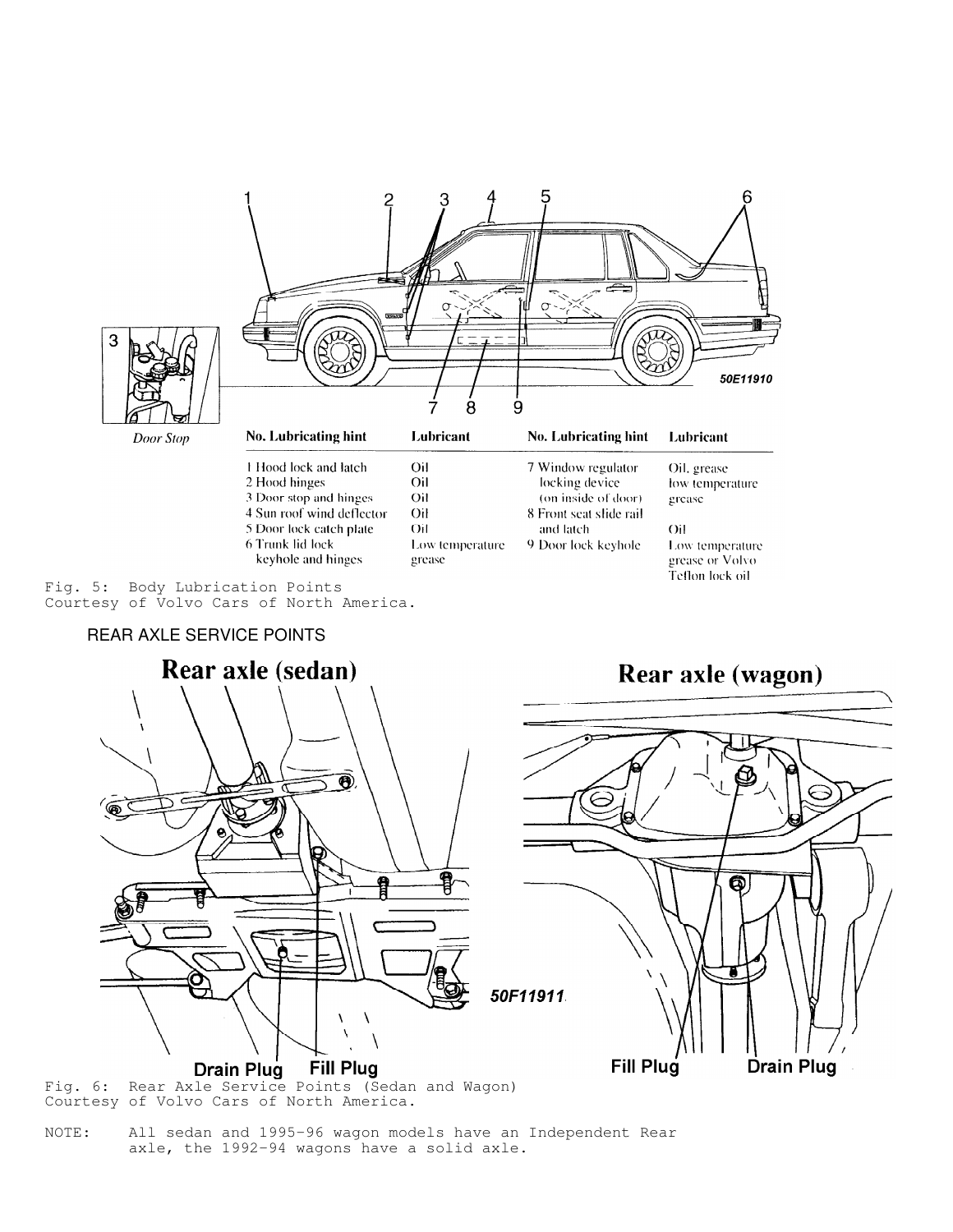



Courtesy of Volvo Cars of North America.

NOTE: For more information regarding lifting and hoisting refer to the JACKING & HOISTING article in the WHEEL ALIGNMENT section.

# INFORMATION LABEL LOCATIONS



Fig. 8: Information Label Locations Courtesy of Volvo Cars of North America.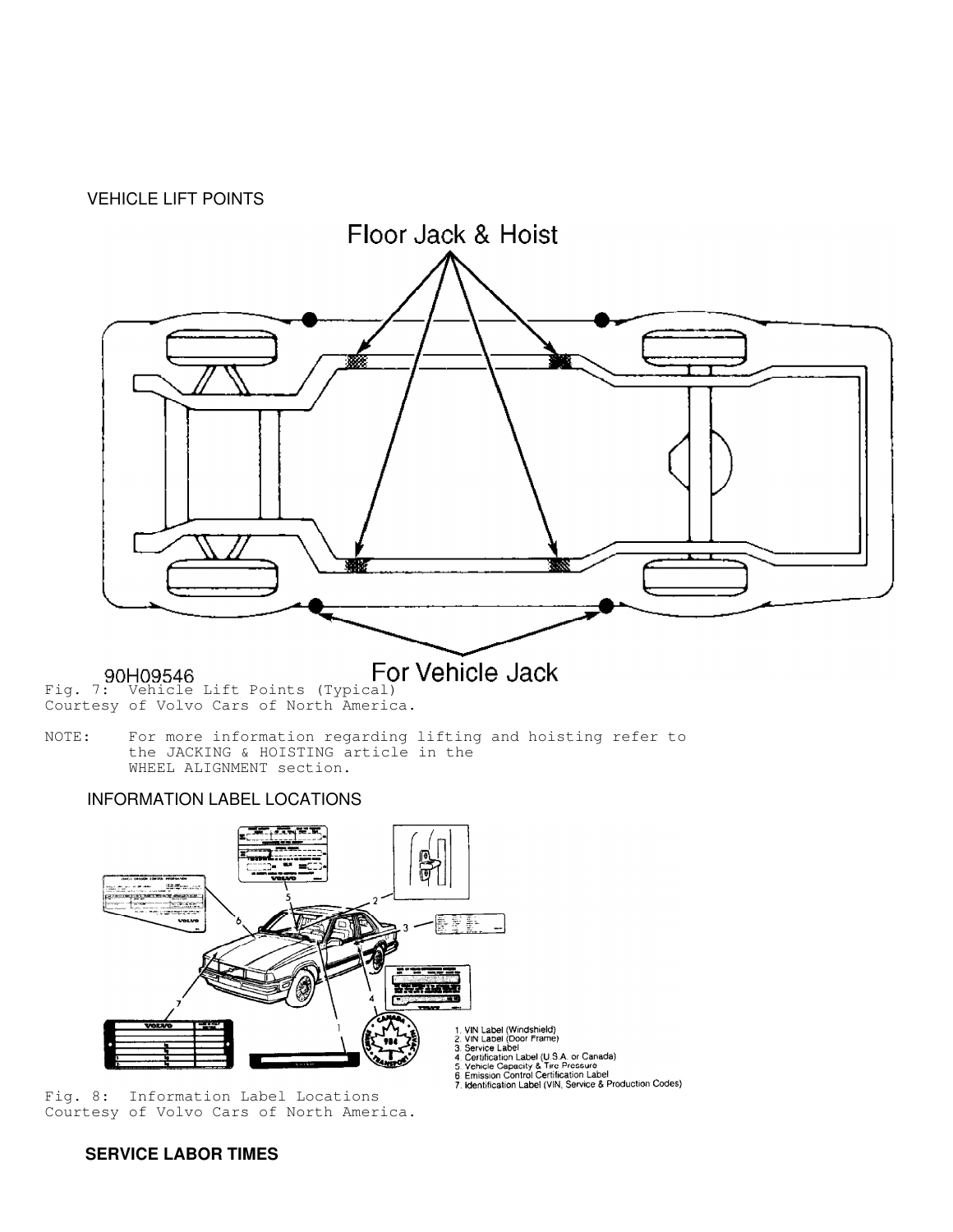### SERVICE LABOR TIMES TABLE (HOURS)

| Application (1) |                                                         | 30,000<br>Mile Service | 60,000<br>Mile Service |
|-----------------|---------------------------------------------------------|------------------------|------------------------|
| 2.5L<br>3.OL    | Automatic Transmission  N/A  N/A                        |                        |                        |
|                 | Automatic Transmission  6.3  7.7                        |                        |                        |
|                 | $(1)$ - To replace camshaft timing belt, add 1.3 hours. |                        |                        |

## **LUBRICATION SPECIFICATIONS**

CAUTION: DO NOT use SAE 15W-40 oil in extremely low ambient temperatures.

LUBRICATION SPECIFICATIONS TABLE

| Application<br>Fluid Specifications                                                                             |  |  |  |  |  |  |  |  |
|-----------------------------------------------------------------------------------------------------------------|--|--|--|--|--|--|--|--|
| Engine Coolant  50/50 Mix Ethylene Glycol<br>and Distilled Water                                                |  |  |  |  |  |  |  |  |
| Brake Fluid  DOT 4 Or DOT 4+ Brake Fluid                                                                        |  |  |  |  |  |  |  |  |
| Engine $Oil(1)$                                                                                                 |  |  |  |  |  |  |  |  |
| Ambient Temperature                                                                                             |  |  |  |  |  |  |  |  |
| Less Than 68°F (20°C)  SAE 5W-30 API SH/CD                                                                      |  |  |  |  |  |  |  |  |
| $-4^{\circ}$ F To $100^{\circ}$ F (-20° To 38°C)  SAE 10W-30 API SH/CD                                          |  |  |  |  |  |  |  |  |
| Greater Than $14^{\circ}$ F (-10°C)  SAE 15W-40 API SH/CD                                                       |  |  |  |  |  |  |  |  |
| Automatic Transmission                                                                                          |  |  |  |  |  |  |  |  |
|                                                                                                                 |  |  |  |  |  |  |  |  |
| Power Steering Fluid  Dexron-IIE Or Mercon ATF                                                                  |  |  |  |  |  |  |  |  |
| Rear Axle                                                                                                       |  |  |  |  |  |  |  |  |
| Without Limited Slip  SAE 80W-90 API-GL-5 (2)                                                                   |  |  |  |  |  |  |  |  |
| With Limited Slip  SAE 90 API-GL-5 (2) (3)                                                                      |  |  |  |  |  |  |  |  |
| Limited Slip Additive  Volvo Additive (1161129-0)                                                               |  |  |  |  |  |  |  |  |
| Wheel Bearings  NLGI Grade 2 Category GC-LB                                                                     |  |  |  |  |  |  |  |  |
| Drive Shaft U-Joints  NLGI Grade 2 Category GC-LB                                                               |  |  |  |  |  |  |  |  |
| Steering Linkage (4)(5)  NLGI Grade 2 Category GC-LB                                                            |  |  |  |  |  |  |  |  |
| Ball Joints (4) (6)  NLGI Grade 2 Category GC-LB                                                                |  |  |  |  |  |  |  |  |
| Aux. Drive Belt Tensioner  Volvo Grease (1161246-2)                                                             |  |  |  |  |  |  |  |  |
| Tensioner Pulley Bushing  Grease (P/N 116246-2 Or 116247-0)                                                     |  |  |  |  |  |  |  |  |
| Weatherstrip  Dielectric Silicone Grease                                                                        |  |  |  |  |  |  |  |  |
| $(1)$ - SAE 15W-40 or 20W-40 engine oil is recommended for extreme<br>conditions or extended highway operation. |  |  |  |  |  |  |  |  |
| (2) - In Canada and cold climates use SAE 80W API GL-5.                                                         |  |  |  |  |  |  |  |  |
| (3) - Supplement with Volvo Additive (1161129-0)                                                                |  |  |  |  |  |  |  |  |
| $(4)$ - Use low pressure grease qun to prevent seal damage.                                                     |  |  |  |  |  |  |  |  |
| $(5)$ - Fill until lubricant squeezes out from the base of seals.                                               |  |  |  |  |  |  |  |  |
| (6) - Fill ball joint until seal starts to swell.                                                               |  |  |  |  |  |  |  |  |

# **FLUID CAPACITIES**

FLUID CAPACITIES TABLE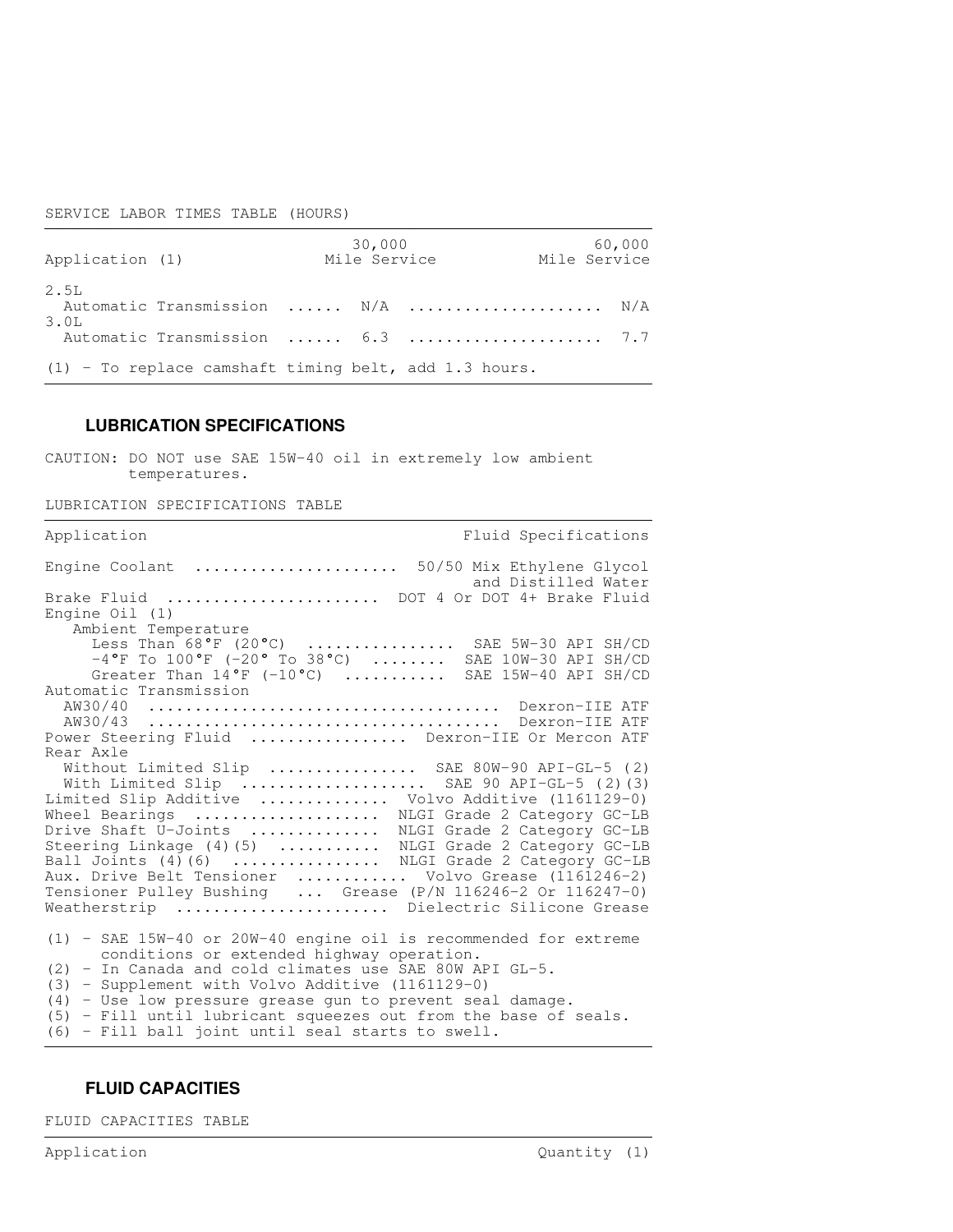| A/C R-12 Refrigerant                                              |
|-------------------------------------------------------------------|
|                                                                   |
| A/C R-134a Refrigerant (2)<br>1993-96                             |
| Brake Master Cylinder  0.63 Qt. (0.6L)                            |
| Cooling System  10.5 Qts. (10.0L)                                 |
| Engine Oil                                                        |
| With Oil Filter Change  5.9 Qts. (5.7L)                           |
| With Filter and Oil Cooler  6.4 Qts. $(6.1L)$                     |
| Fuel Tank                                                         |
| $1992 - 94$                                                       |
| 21.1 Gals. (80.0L)<br>Sedan                                       |
| 19.8 Gals. (75.0L)<br>Waqon                                       |
| 1995-96<br>20.8 Gals. (80.0L)<br>$(A11)$                          |
| Rear Axle (3)                                                     |
|                                                                   |
|                                                                   |
| Automatic Transmission                                            |
| Fluid & Filter Change                                             |
| AW30/40<br>$3.2$ Qts. $(3.0L)$                                    |
| AW30/43<br>$3.2$ Qts. $(3.0L)$                                    |
| Overhaul                                                          |
| AW30/40<br>7.9 Ots. (7.5L)                                        |
| AW30/43<br>$7.9$ Qts. $(7.5L)$                                    |
| Power Steering<br>$1.05$ Qts. $(1.0L)$                            |
| (1) - Capacities are recommended or calculated levels. Always use |
| dipstick (if available) to measure level.                         |
| (2) - Use of R-12 in a R134a system will result in SEVERE DAMAGE. |

(3) - If equipped with limited slip differential add lubricant additive (Volvo P/N 1161129-0) first, then add new fluid.

,我们就会不会不会。""我们,我们不会不会不会,我们不会不会不会,我们不会不会不会不会。""我们,我们不会不会不会不会。""我们,我们不会不会不会不会。""我们

# **WHEEL & TIRE SPECIFICATIONS**

WHEEL & TIRE SPECIFICATIONS TABLE

| Wheel Size                                                                                              | Tire Size                                 |  |  |
|---------------------------------------------------------------------------------------------------------|-------------------------------------------|--|--|
| $15 \times 6$ " (Steel)<br>$15 \times 6$ " (Aluminum)<br>$16 \times 6.5$ " (Aluminum)                   | P195/65HR15<br>P195/65HR15<br>P205/55HR16 |  |  |
| Optional Spare<br>$15 \times 6$ " (Steel)<br>$15 \times 6$ " (Aluminum)<br>$16 \times 6.5$ " (Aluminum) | P195/65HR15<br>P195/65HR15<br>P205/55HR16 |  |  |

### TIRE INFLATION

Tire specification label is located on the right front door.

#### TIRE INFLATION SPECIFICATIONS TABLE

| Tire Size/Application | psi (kg/cm²)                                                                            |  |  |  |  |
|-----------------------|-----------------------------------------------------------------------------------------|--|--|--|--|
|                       | Spare Tire $\dots\dots\dots\dots\dots\dots\dots\dots\dots\dots\dots\dots\dots\dots$ (1) |  |  |  |  |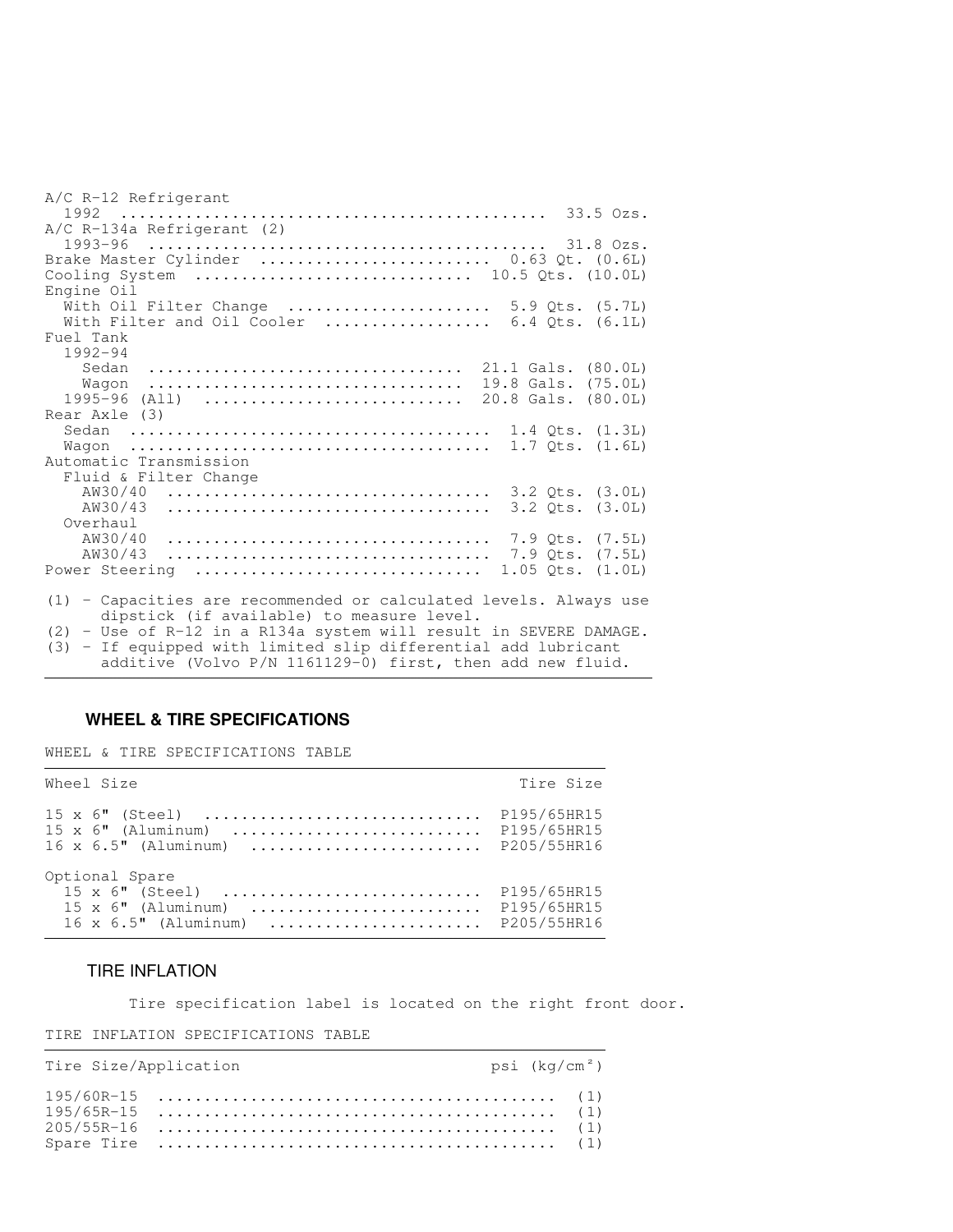(1) - Check tire pressure label located on rear edge of right front door.

## WHEEL TIGHTENING

 Tighten all wheel lug nuts to 63 ft. lbs. (85 N.m) using pattern shown in Fig. 9.

## **TIRE ROTATION PATTERNS**



Fig. 9: Tire Rotation Pattern & Lug Nut Torque Pattern Courtesy of Volvo Cars of North America.

## **BATTERY SPECIFICATIONS**

CAUTION: When battery is disconnected, vehicles equipped with computers may lose memory data. When battery power is restored, driveability problems may exist on some vehicles. These vehicles may require a relearn procedure. See COMPUTER RELEARN PROCEDURES article in the GENERAL INFORMATION section.

 Gasoline engine vehicles use batteries with a 66 amp hour rating.

B.C.I. BATTERY GROUP APPLICATION TABLE

| Application (1)           | B.C.I. Group Number |
|---------------------------|---------------------|
|                           |                     |
| (1) - See Owner's Manual. |                     |

#### **CAUTIONS & WARNINGS**

#### SUPPLEMENTAL RESTRAINT SYSTEM (AIR BAG)

NOTE: See the AIR BAGS article in the ACCESSORIES/SAFETY EQUIPMENT Section.

 Modifications or improper maintenance, including incorrect removal and installation of the Supplemental Restraint System (SRS), can adversely affect system performance. DO NOT cover, obstruct or change the steering wheel horn pad in any way, as such action could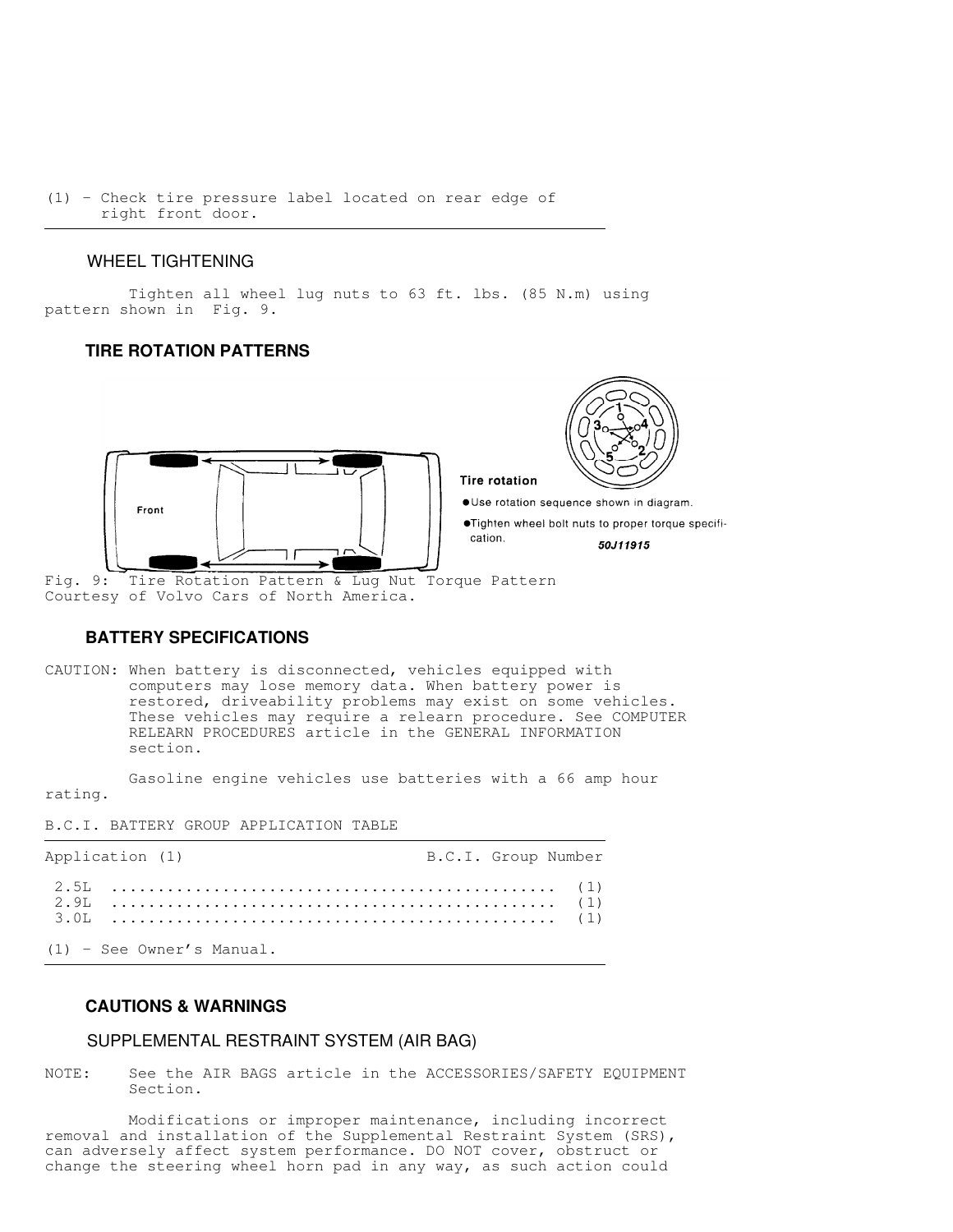cause improper function of the system. Use only plain water when cleaning the horn pad. Solvents or cleaners could adversely affect the air bag cover and cause improper deployment of the system.

- WARNING: To avoid injury from accidental air bag deployment, read and carefully follow all warnings and service precautions. See appropriate AIR BAGS article in ACCESSORIES/SAFETY EQUIPMENT.
- CAUTION: Disconnect negative battery cable before servicing any air bag system, steering column or passenger side dash component. After any repair, turn ignition key to the ON position from passenger's side of vehicle in case of accidental air bag inflation

#### SUPPLEMENTAL RESTRAINT SYSTEM (SRS) AIR BAR WARNING

- NOTE: For information on air bag DIAGNOSIS & TESTING or DISPOSAL PROCEDURES, see AIR BAGS article in the ACCESSORIES/SAFETY EQUIPMENT Section.
- CAUTION: System circuit is grounded by 2 screws beneath the driver's seat. DO NOT use these screws to ground any other accessory. DO NOT ground any other components near this system.

#### SIDE IMPACT PROTECTION SYSTEM (SIPS) - 1996 MODELS

NOTE: For information on air bag DIAGNOSIS & TESTING or DISPOSAL PROCEDURES, see AIR BAGS article in the ACCESSORIES/SAFETY EQUIPMENT Section.

## AIR CONDITIONING SERVICING

- CAUTION: Avoid breathing R-134a refrigerant and PAG lubricant vapors, exposure may irritate eyes, nose and throat. To remove R-134a from system use R-134a recycling equipment that meets SAE J2210 specifications. If accidental system discharge occurs, ventilate work area before resuming service.
- WARNING: R-134a service equipment or vehicle A/C systems SHOULD NOT be pressure tested or leak tested with compressed air. Some mixtures of air/R134a have shown to be combustible at elevated pressures. These mixtures are dangerous and may cause fire and/or explosions. See AIR CONDITIONING SERVICE article in GENERAL INFORMATION section.

#### ANTI-LOCK BRAKE SYSTEM

 The anti-lock brake system contains electronic equipment that can be susceptible to interference caused by improperly installed or high output radio transmitting equipment. Since this interference could cause the possible loss of the anti-lock braking capability, such equipment should be installed by qualified professionals.

 On models equipped with anti-lock brake systems, ALWAYS observe the following cautions:

- \* DO NOT attempt to bleed hydraulic system without first referring to the appropriate ANTI-LOCK BRAKE SYSTEM article in the BRAKES Section.
- \* DO NOT mix tire sizes. As long as tires remain close to the original diameter, increasing the width is acceptable. Rolling diameter must be identical for all 4 tires. Some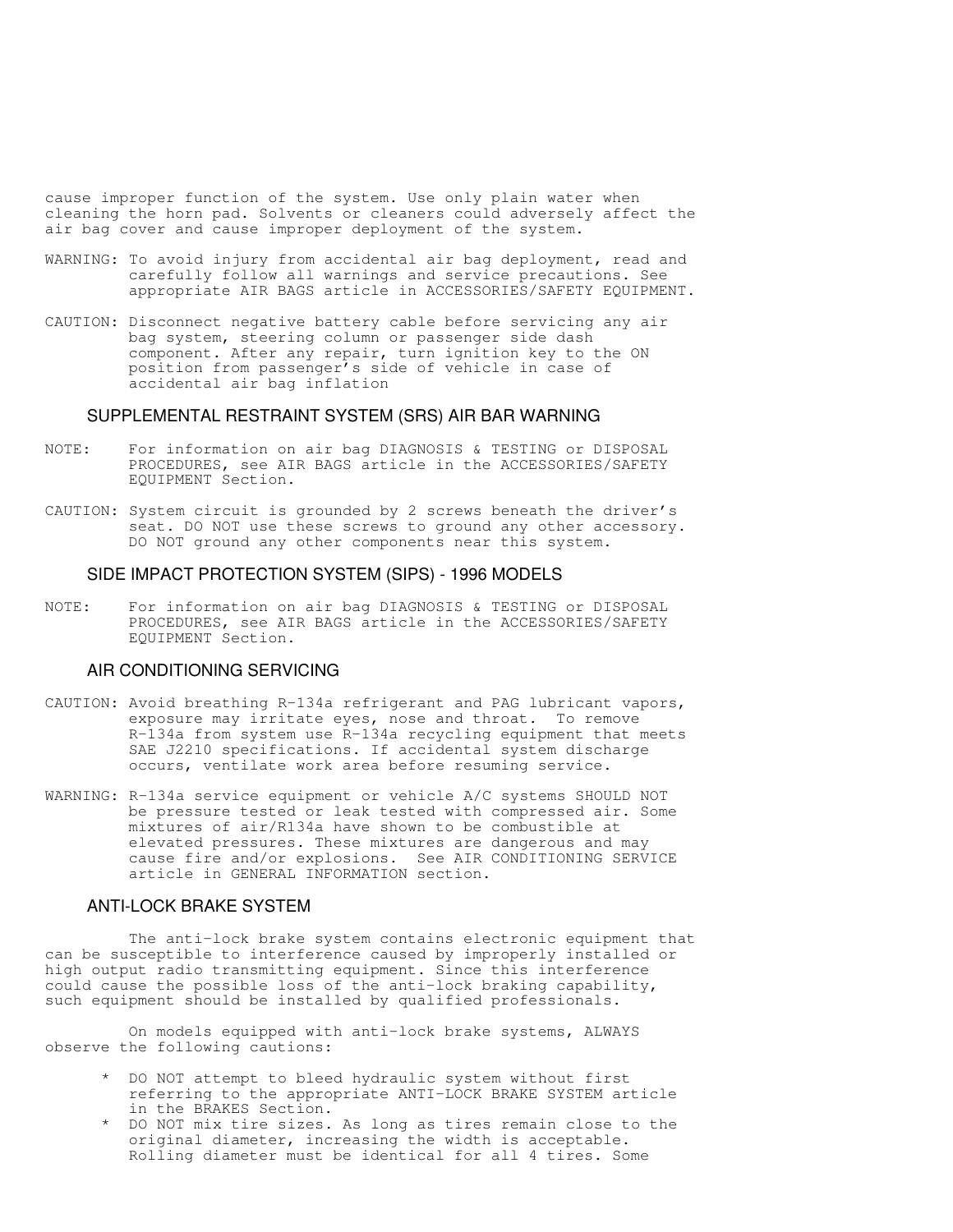manufacturers recommend tires of the same brand, style and type. Failure to follow this precaution may cause inaccurate wheel speed readings.

Use ONLY recommended brake fluids. DO NOT use silicone brake fluids in an ABS-equipped vehicle.

## BATTERY WARNING

WARNING: When battery is disconnected, vehicles equipped with computers may lose memory data. When battery power is restored, driveability problems may exist on some vehicles. These vehicles may require a relearn procedure. See COMPUTER RELEARN PROCEDURES article in GENERAL INFORMATION section.

## REPLACING BLOWN FUSES

 Before replacing a blown fuse, remove ignition key, turn off all lights and accessories to avoid damaging the electrical system. Be sure to use fuse with the correct indicated amperage rating. The use of an incorrect amperage rating fuse may result in a dangerous electrical system overload.

#### BRAKE PAD REPLACEMENT

WARNING: Use caution when checking and/or changing brake pads, some pads may contain asbestos which can irritate eyes and may cause other health hazards. A water based solution should be used to clean brake dust from wheel and brake components. DO NOT use compressed air to blow off brake dust.

#### BRAKE SYSTEM

CAUTION: If brake warning light comes on while driving it indicates a low fluid level or failure in one of the braking circuits. If the brake pedal can be depressed further than normal it is an indication that one of the brake circuits is not functioning. Stop vehicle and check brake reservoir fluid level. If level is below MIN mark, DO NOT drive vehicle. Have it towed to a repair shop. If level is between the MIN and MAX marks, proceed cautiously to a repair shop.

#### BRAKE PAD WEAR INDICATOR

 Indicator will cause a squealing or scraping noise, warning that brake pads need replacement.

#### CATALYTIC CONVERTER

 Continued operation of vehicle with a severe malfunction could cause converter to overheat, resulting in possible damage to converter and vehicle.

 Any modification to the exhaust system on turbo models, which reduces exhaust backpressure, will lead to lean fuel mixtures and excessive spark advance. This could cause serious engine damage.

## COOLANT (PROPYLENE-GLYCOL FORMULATIONS)

 To avoid possible damage to vehicle use only ethylene-glycol based coolants with a mixture ratio from 44-68% anti-freeze. DO NOT use 100% anti-freeze as it will cause the formation of cooling system deposits. This results in coolant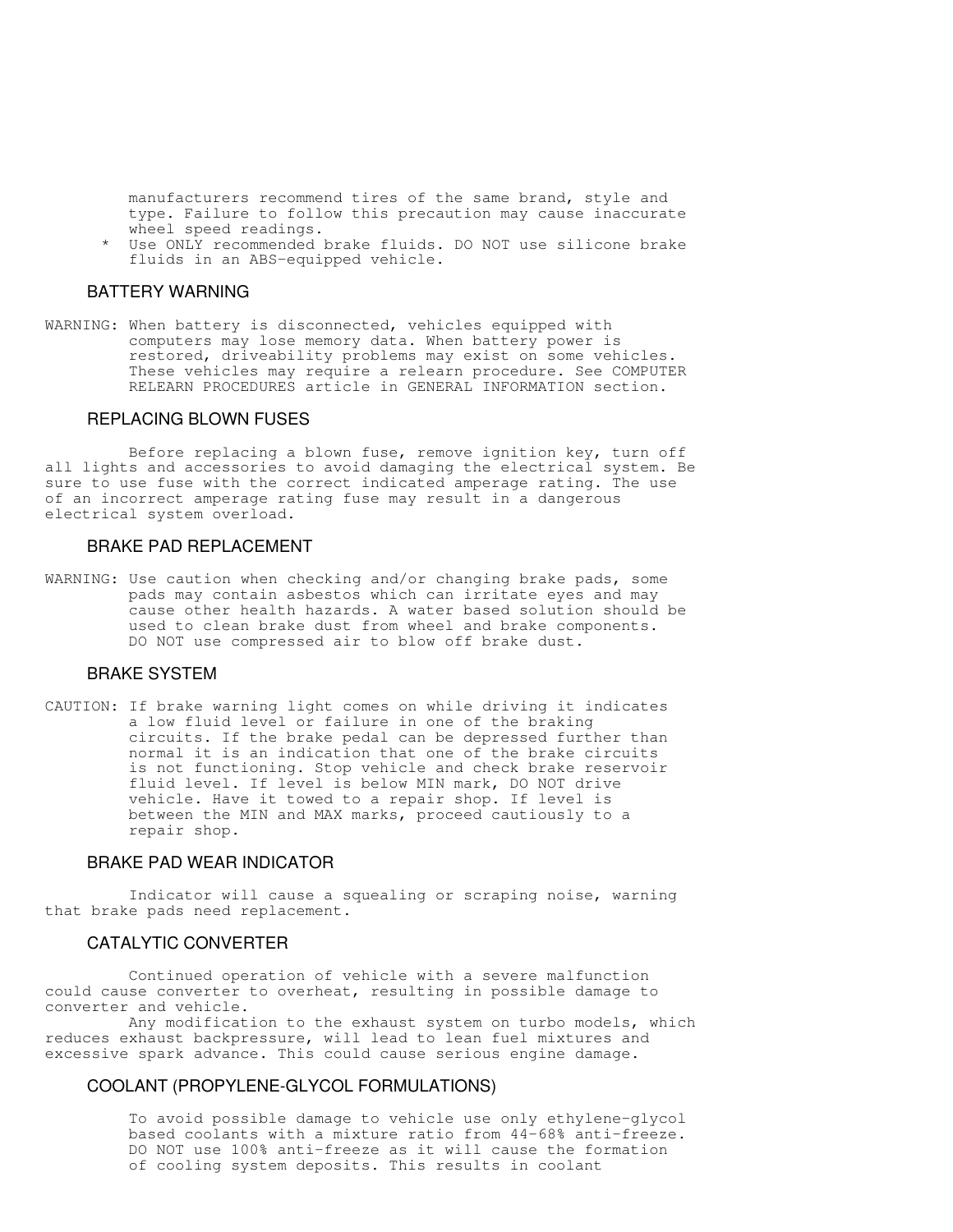temperatures of over 300° F (149°C) which can melt plastics. 100% anti-freeze has a freeze point of only  $-8$ ° F (-22°C).

- CAUTION: Propylene-Glycol Mixtures has a smaller temperature range than Ethylene-Glycol. The temperature range (freeze-boil) of a 50/50 Anti-Freeze/Water Mix is as follows: Propylene-Glycol  $-26°$  F (-32°C) - 257° F (125°C) Ethylene-Glycol -35° F (-37°C) – 263° F (128°C)
- CAUTION: Propylene-Glycol/Ethylene-Glycol Mixtures can cause the destabilization of various corrosion inhibitors. Also Propylene-Glycol/Ethylene-Glycol has a different specific gravity than Ethylene-Glycol coolant, which will result in inaccurate freeze point calculations.

#### ELECTROSTATIC DISCHARGE SENSITIVE (ESD) PARTS

WARNING: Many solid state electrical components can be damaged by static electricity (ESD). Some will display a warning label, but many will not. Discharge personal static electricity by touching a metal ground point on the vehicle prior to servicing any ESD sensitive component.

#### ENGINE OIL

CAUTION: Never use non-detergent or straight mineral oil.

#### FUEL SYSTEM SERVICE

WARNING: Relieve fuel system pressure prior to servicing any fuel system component (fuel injection models).

## HALOGEN BULBS

WARNING: Halogen bulbs contain pressurized gas which may explode if overheated. DO NOT touch glass portion of bulb with bare hands. Eye protection should be worn when handling or working around halogen bulbs.

### RADIATOR CAP

CAUTION: Always disconnect the fan motor when working near the radiator fan. The fan is temperature controlled and could start at any time even when the ignition key is in the OFF position. DO NOT loosen or remove radiator cap when cooling system is hot.

## RADIATOR FAN

WARNING: Keep hands away from radiator fan. Fan is controlled by a thermostatic switch which may come on or run for up to 15 minutes even after engine is turned off.

#### WHEELS & TIRES

 Only wheels tested and approved by the manufacturer should be used on models equipped with Air Dam aerodynamic components.

#### **WARRANTY INFORMATION**

CAUTION: Always refer to customer's copy of warranty information for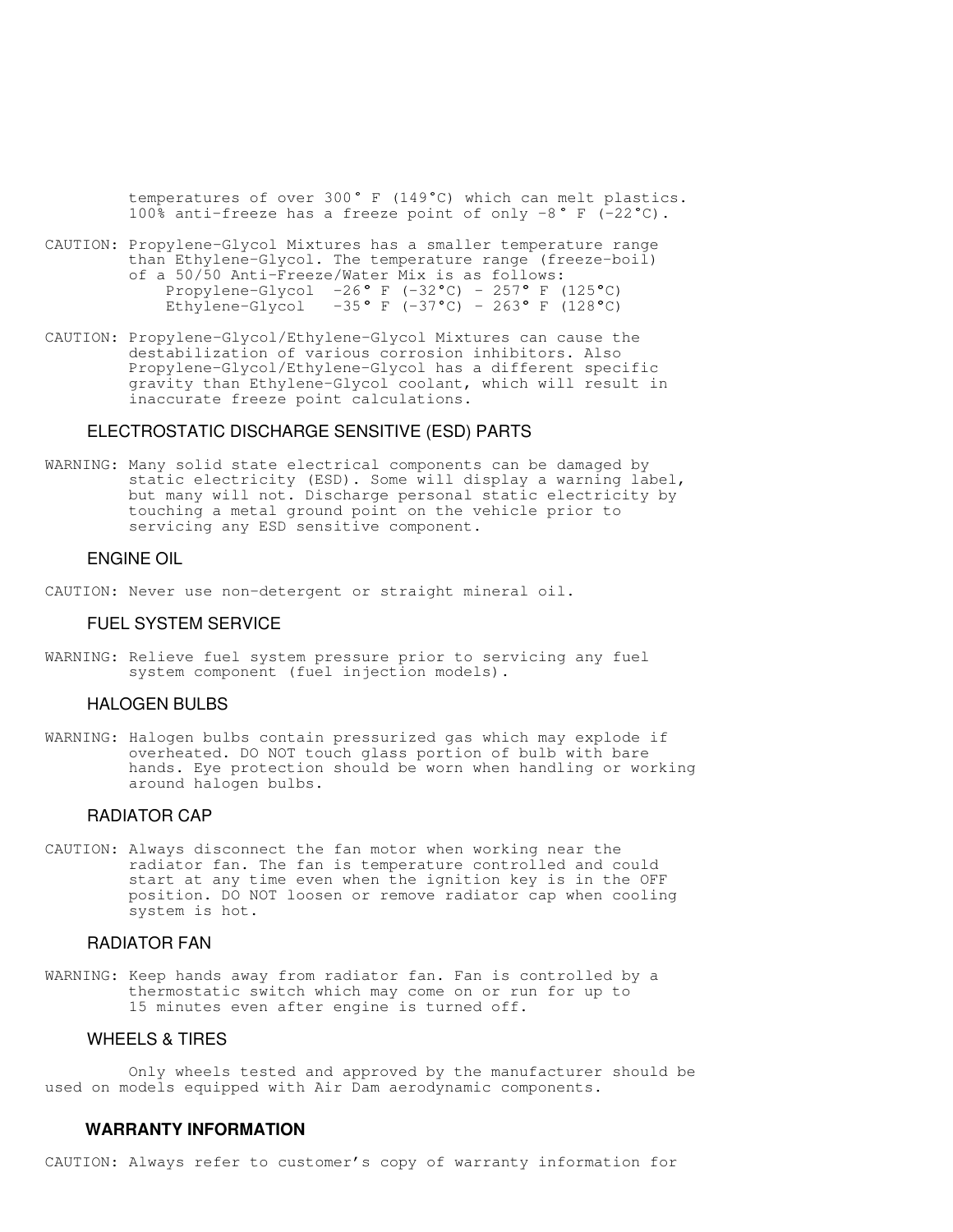specific model application and/or coverage limitations.

#### BASIC WARRANTY (1992-95 MODELS)

 Warranty coverage is 3 years or 50,000 miles, whichever occurs first.

## MAJOR ASSEMBLY COVERAGE (1992-95 MODELS)

 Warranty coverage is 3 years or 50,000 miles, whichever occurs first.

#### CORROSION PROTECTION WARRANTY

 Painted body panels are warranted against perforation for a period of 5 years. Structural damage due to rust or corrosion is warranted for 8 years.

## SUPPLEMENTAL RESTRAINT SYSTEMS & SEAT BELTS

 Factory installed seat belts or restraint systems are warranted for a period of 5 years.

## EMISSION SYSTEM WARRANTY

 Manufacturer warrants that the vehicle emission control system was designed and installed to conform, at the time of sale, to all applicable U.S. emission standards. The warranty covers repairs resulting from any defect in material or workmanship which could cause the vehicle not to meet emission standards during the warranty period. The warranty period is 5 years or 50,000 miles. The following items are not warranted:

- Normal Scheduled Maintenance Of Emission Components
- Regular Maintenance Items
- Damage To Components Due To Accidents
- Damage Due To Contaminated Or Incorrect Fuels
- Any Component On A Vehicle With An Altered Odometer
- Damaged Caused By The Use Of Non-Genuine Parts

 The following components are covered by Emission System or Emission Performance warranties:

- Ignition Cables
- \* Distributor Components
- Ignition Coil
- Power Stage
- Ignition Control Unit
- Spark Plugs
- Knock Sensor
- Engine RPM Sensor
- Fuel Pressure Regulator
- Mass Airflow Meter
- Fuel Injection Control Unit
- Fuel Injectors
- Idle Air Valve
- Coolant Temperature Sensor
- Throttle Position Sensor
- Throttle Potentiometer
- Series Resistor
- Oxygen Sensor
- Cold Start Injector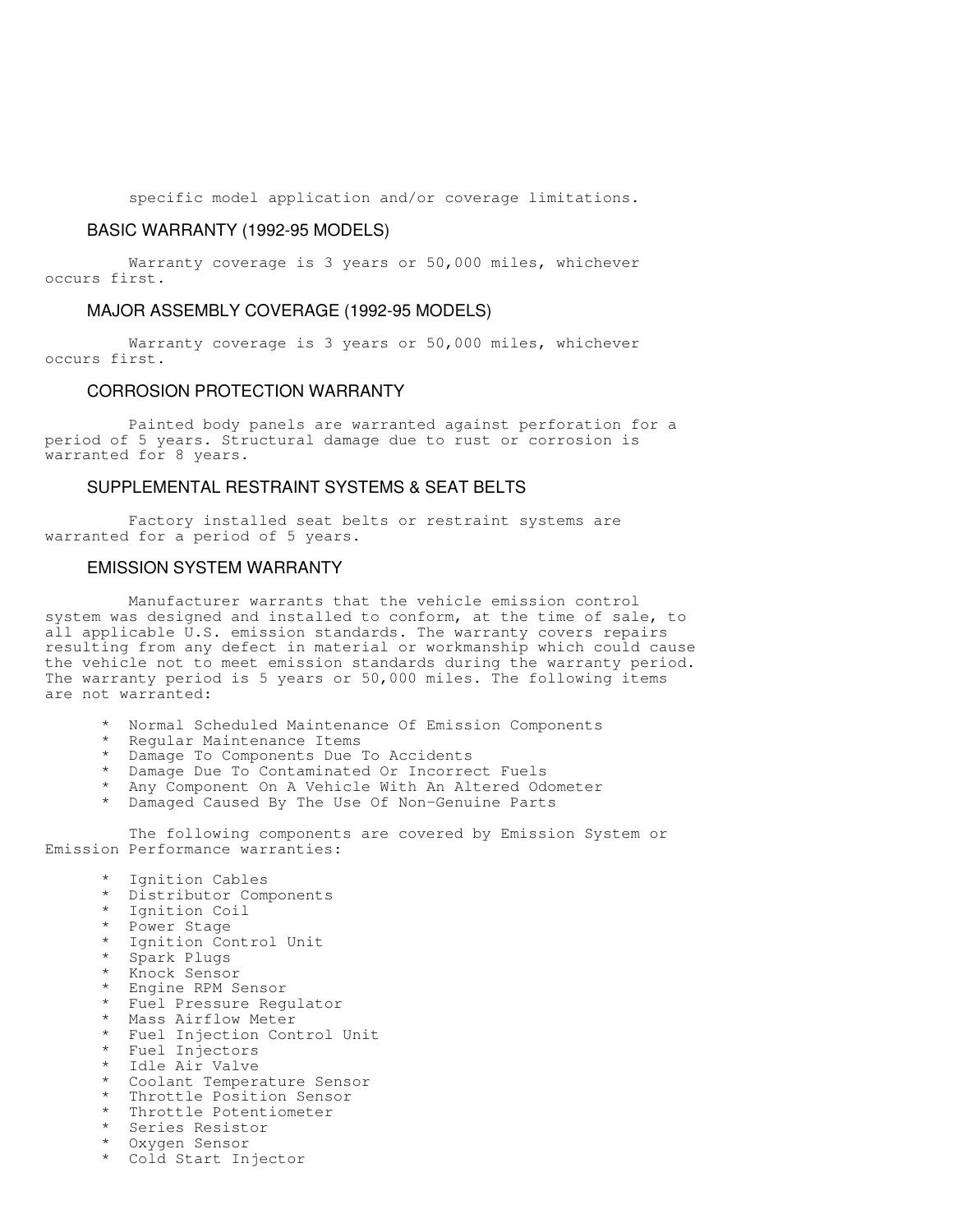- \* Temperature Sensor
- \* Manifold Pressure Sensor
- \* Camshaft Sensor
	- \* Evaporative Emission System
	- \* Turbocharger System
	- \* PCV System
	- \* Air Intake System<br>\* Catalytic Converte
	- Catalytic Converter
	- \* Exhaust Manifold
	- Exhaust Pipe (Manifold-To-Catalyst)
	- \* EGR System
	- \* Miscellaneous Items Used In Above System

### ROADSIDE ASSISTANCE

 Included in the Warranty is a 24 Hour Roadside Assistance program, named Volvo ON-CALL.

NOTE: Volvo ON-CALL phone number is 1-800-63-VOLVO or 1-800-638-6586

## **FUSES & CIRCUIT BREAKERS**

## FUSE PANEL LOCATION

 The fuse panel is located on the left side of the instrument panel. To gain access to the panel, remove the cover plate.

## INTERIOR FUSE PANEL IDENTIFICATION (1992-94)

NOTE: The ABS System is protected by an additional 10 Amp fuse which is located under the instrument panel to the left of the steering wheel.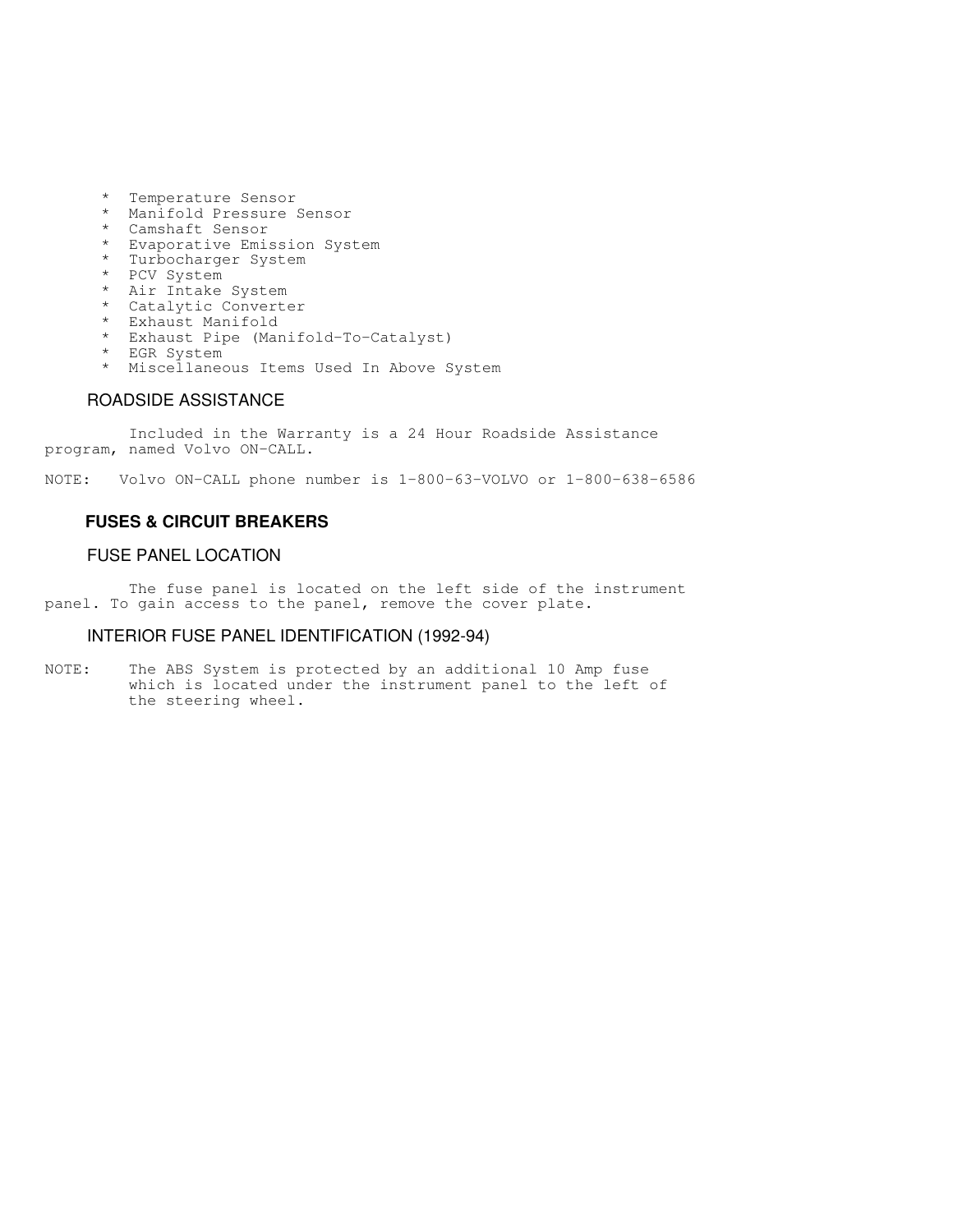

Courtesy of Volvo Cars of North America.

Fuse & Circuit Breaker Identification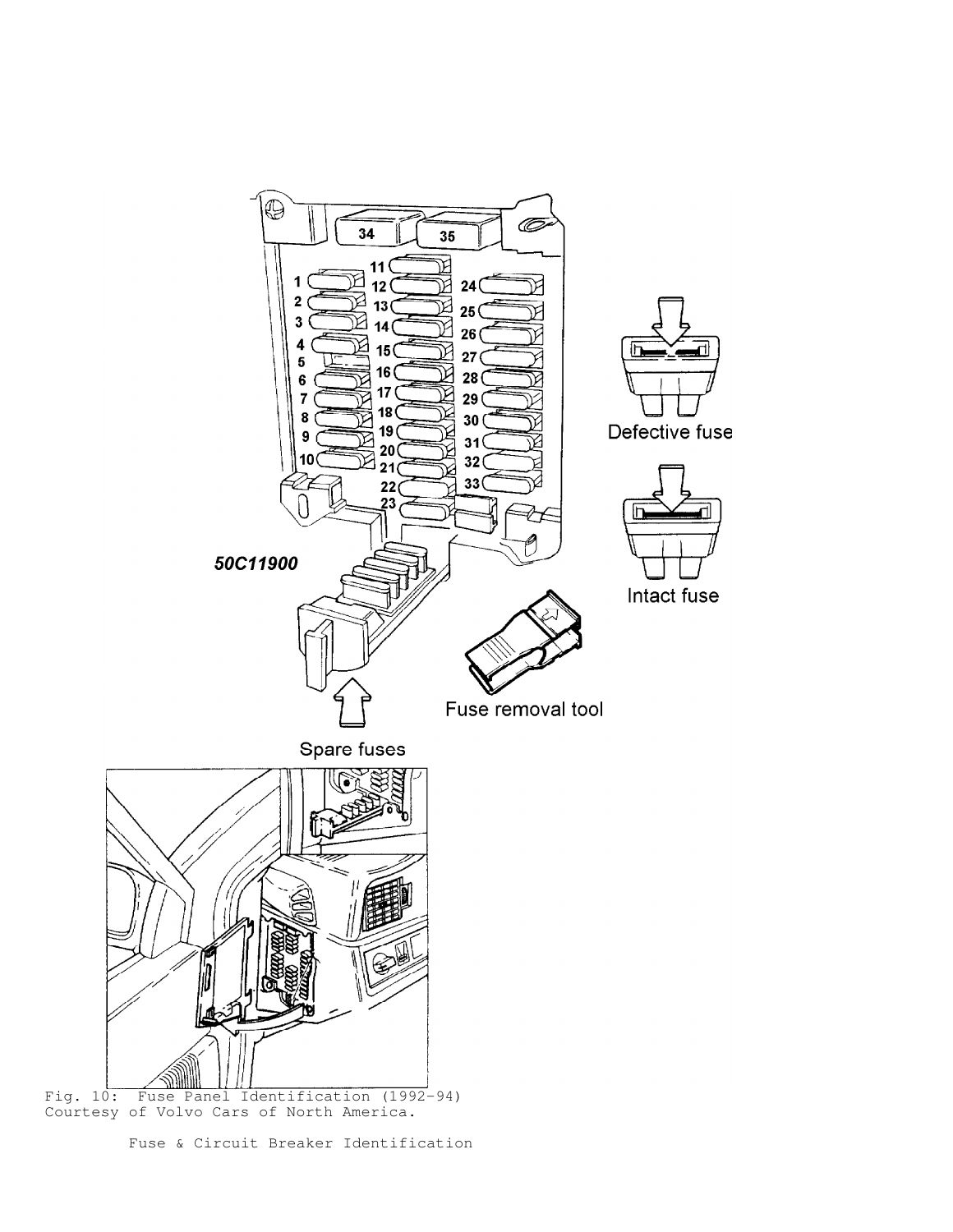1 - 10 Amp Left & Rear Parking Lights, License Plate Lights 2 - 10 Amp Right Parking Lights 3 - 15 Amp Left Headlight (High Beam) 4 - 15 Amp Right Headlight (High Beam) 5 - SRS Test Socket  $6 - 15$  Amp Left Headlight (Low Beam) 7 - 15 Amp Right Headlight (Low Beam) 8 - 15 Amp Front Fog Lamps 9 - 10 Amp Rear Fog Lamps 10 - 5 Amp Instrument/Panel Lights 11 - 15 Amp Back-up Lights, Turn Signals, Cruise Control 12 - 15 Amp Shift-Lock 13 - 25 Amp Heated Rear Window, Heated Door Mirrors 14 - 10 Amp Overdrive, Sunroof, Power Window Relays, Heated Seats, Seat Belt Reminder 15 - Not Used 16 - 30 Amp Heated Seats 17 - Not Used 18 - 5 Amp Radio/Cassette Tape Player 19 - 15 Amp (1992) ECC, Power Door Mirrors, Rear Washer/Wiper (Wagon), Power Seats, Cigar Lighter 15 Amp (1993) ECC, Power Door Mirrors, Rear Washer/Wiper (Wagon), Power Seats, Cigar Lighter, Ambient Air Temperature Sensor 20 - 25 Amp Windshield Wipers/Washers, Horn 21 - 5 Amp (1992) Transmission Mode Selectors, Diagnostic Socket, Cooling Fan, EGR Valve 5 Amp (1993) Transmission Mode Selectors  $22 - 5$  Amp ABS 23 - 10 Amp Transmission Control 24 - 10 Amp Transmission/Engine Controls 25 - 25 Amp Hazard Warning Flashers, Central Locking System 26 - 10 Amp Clock, Interior Lights, Door Open Warning Lights, Cargo Space & Vanity Mirror Lights 27 - 15 Amp Brake Lights, Shift-Lock Release 28 - 30 Amp ECC, Air Conditioning 29 - 30 Amp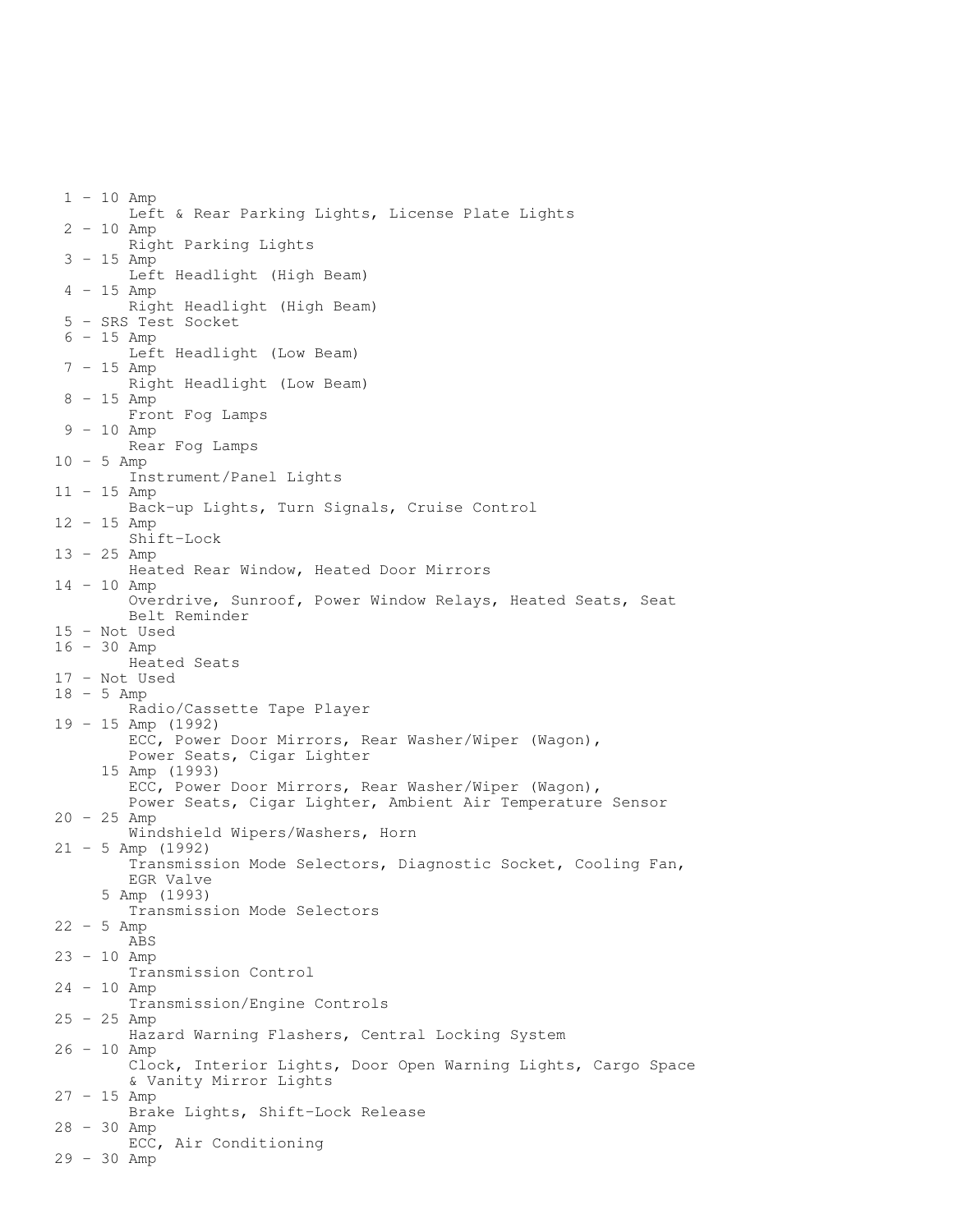Power Antenna, Electrical Connector For Trailer 30 - 10 Amp Fuel Pump (In-Tank), Electrically Heated Lambda-Sond 31 - 25 Amp Fuel Injection, Main Fuel Pump, Ignition 32 - 10 Amp Radio/Amplifier (If Equipped) 33 - 10 Amp Radio/Cassette Tape Player 34 - 30 Amp (Circuit Breaker) Power Windows, Power Sunroof 35 - 30 Amp (Circuit Breaker) Power Seats

# RELAY PANEL LOCATION (1992-94)

 The relay panel is located in the center of the instrument panel. To gain access to the panel, remove the ash tray.

## INTERIOR RELAY PANEL IDENTIFICATION (1992-94)



Fig. 11: Relay Panel Identification (1992-94) Courtesy of Volvo Cars of North America.

Relay Identification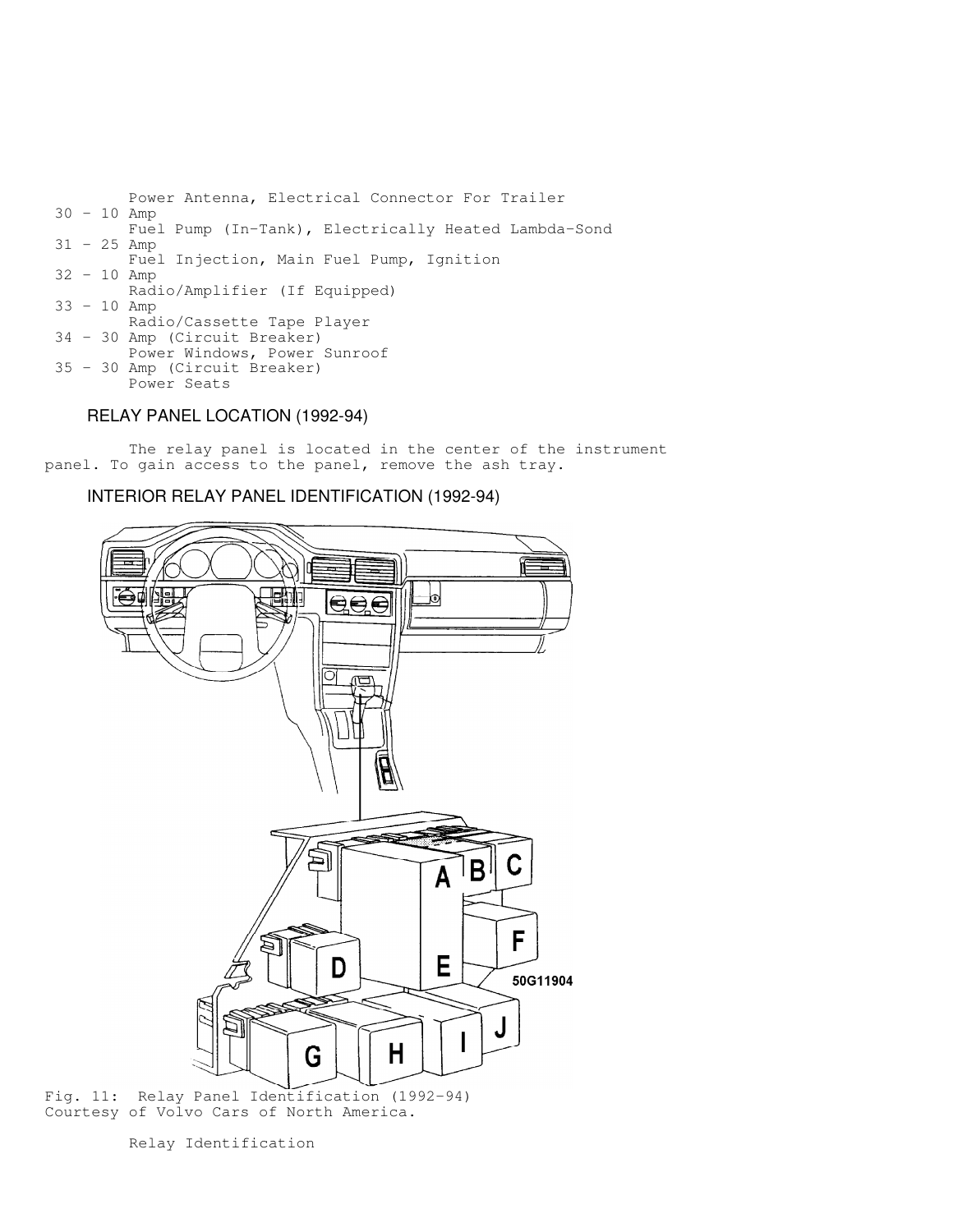- A Headlight Relay with Bulb Malfunction Indicator
- B Fuel Injection Relay, Fuel Pump Relay
- C Central Locking Relay
	- D Foglight Relay
	- E Headlight Relay with Bulb Malfunction Indicator
	- F Overdrive Relay
	- G Bypass Relay 15I
	- H Intermittent Wiper Relay (Rear Tailgate Wagon)
	- I Intermittent Windshield Wiper Relay
	- J Seat Belt Reminder Relay

## INTERIOR FUSE PANEL IDENTIFICATION (1995-96)

NOTE: The ABS System is protected by an additional 10 Amp fuse which is located under the instrument panel to the left of the steering wheel.



Fig. 12: Fuse Panel Identification (1995-96) Courtesy of Volvo Cars of North America.

Fuse & Circuit Breaker Identification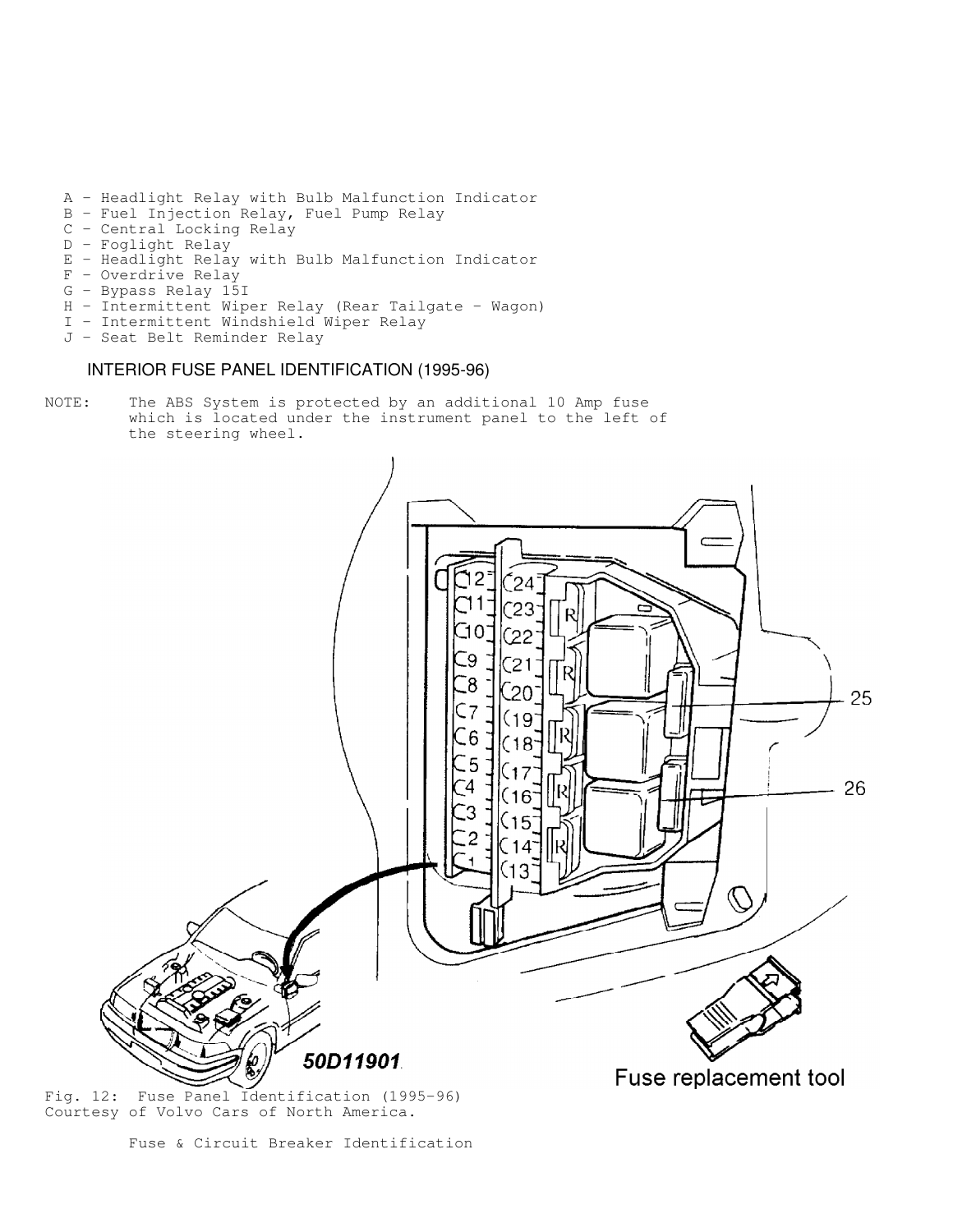1 - 25 Amp Heated Rear Window 2 - 20 Amp Central Locking, Anti-Theft Alarm 3 - 15 Amp Brake Light, Light Switch 4 - 10 Amp Ignition Switch, SRS (Air Bag) 5 - Spare  $6 - 25$  Amp Windshield Wiper/Washer, Headlight Wiper/Washer, Horn Relay 7 - 20 Amp Climate Control  $8 - 15$  Amp Power Seats, Power Mirrors, Instrument Lighting Ambient Temperature Sensor, Tailgate Wiper/Washer (Wagon) 9 - 15 Amp (1995) Audio System 15 Amp (1996) Radio, Remote Control Module (Keyless Entry) 10 - 15 Amp Cigarette Lighter, Horn 11 - 5 Amp Central Locking System, Transmission Mode Selector Interior Lighting Delay  $12 - 5$  Amp ABS 13 - 10 Amp (1995) Clock, Interior/Glove Compartment Lamps, Vanity Mirror Door Open Warning Light, Cargo Space Lighting, 10 Amp Clock, Interior/Glove Compartment Lamps, Vanity Mirror Door Open Warning Light, Cargo Space Lighting, Remote Control Module (Keyless Entry), Electronic Start Inhibitor (Immobilizer) 13 - 10 Amp (1995) Horn 5 Amp (1996) Anti-Theft Alarm, Data Link Connector (DLC) 15 - 20 Amp Power Antenna, Headlight Flasher, Trailer Harness 16 - 20 Amp Mobile Telephone (If Equipped), Parking Heater (If Equipped) 17 - 20 Amp Hazard Warning Flasher, Anti-Theft Alarm 18 - 15 Amp Audio Amplifier, Radio, Compact Disc Changer 19 - 15 Amp Back-up Lights, Turn Indicators, Cruise Control 20 - 15 Amp Light Switch, High/Low Beam Relay  $21 - 5$  Amp Seat Belt Reminder, Rear Window Defroster - Timer P-Shift Lock, Heated Mirrors 22 - 15 Amp Heated Driver's Seat 23 - 15 Amp Heated Passenger's Seat 24 - 15 Amp Rear Fog Lamp 25 - 30 Amp (Circuit Breaker) Power Seats 26 - 30 Amp (Circuit Breaker)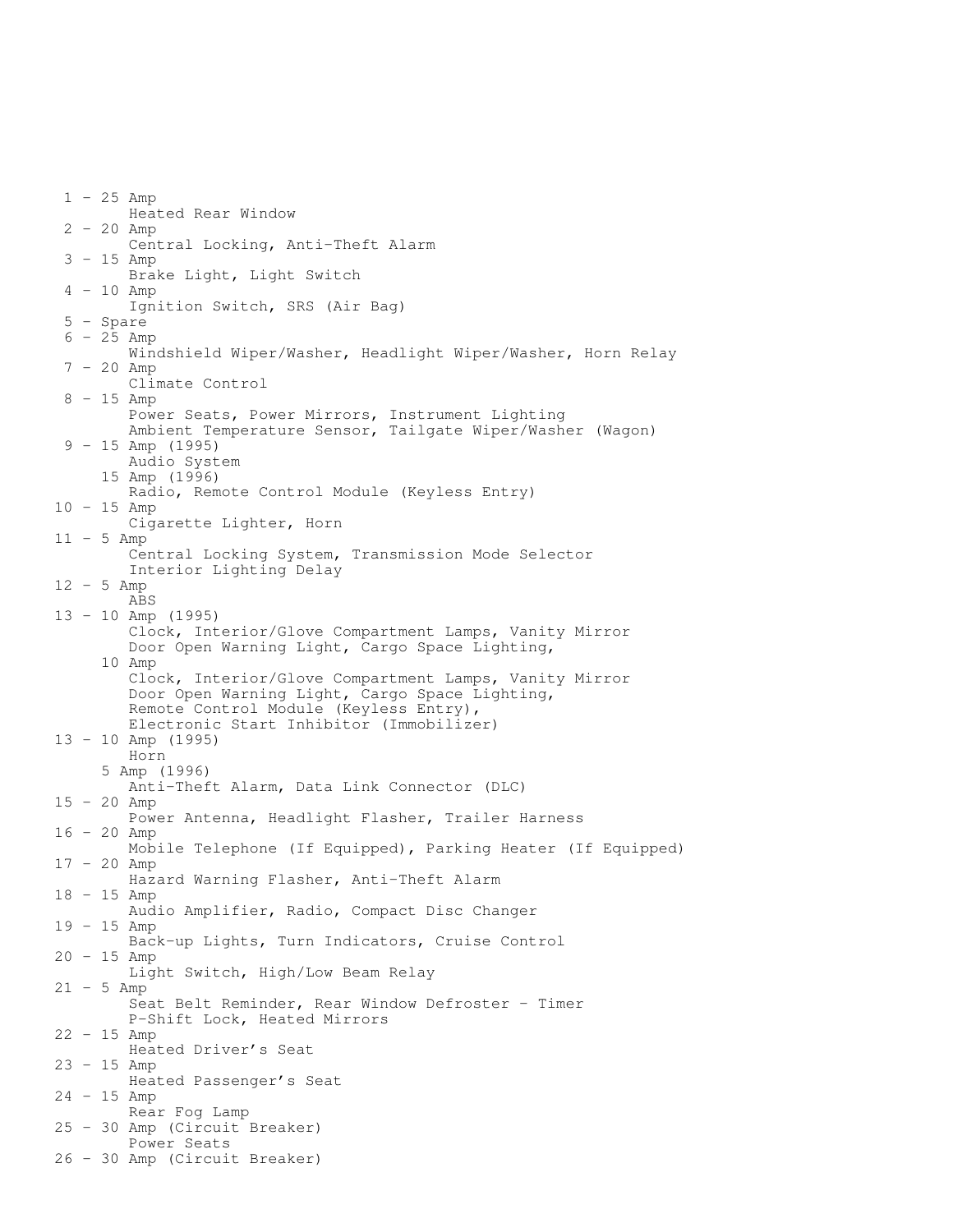Power Windows, Power Sunroof

Relay Identification

 Overload Relay Fuel Pump Relay Overload Relay

UNDER HOOD MAIN FUSE BOX IDENTIFICATION (1995-96)



Fig. 13: Underhood Main Fuse Box Identification (1995-96) Courtesy of Volvo Cars of North America.

WARNING: Always disconnect battery ground cable before servicing "high-current fuses. It is recommended that "high-current" fuses be replaced by a qualified technician.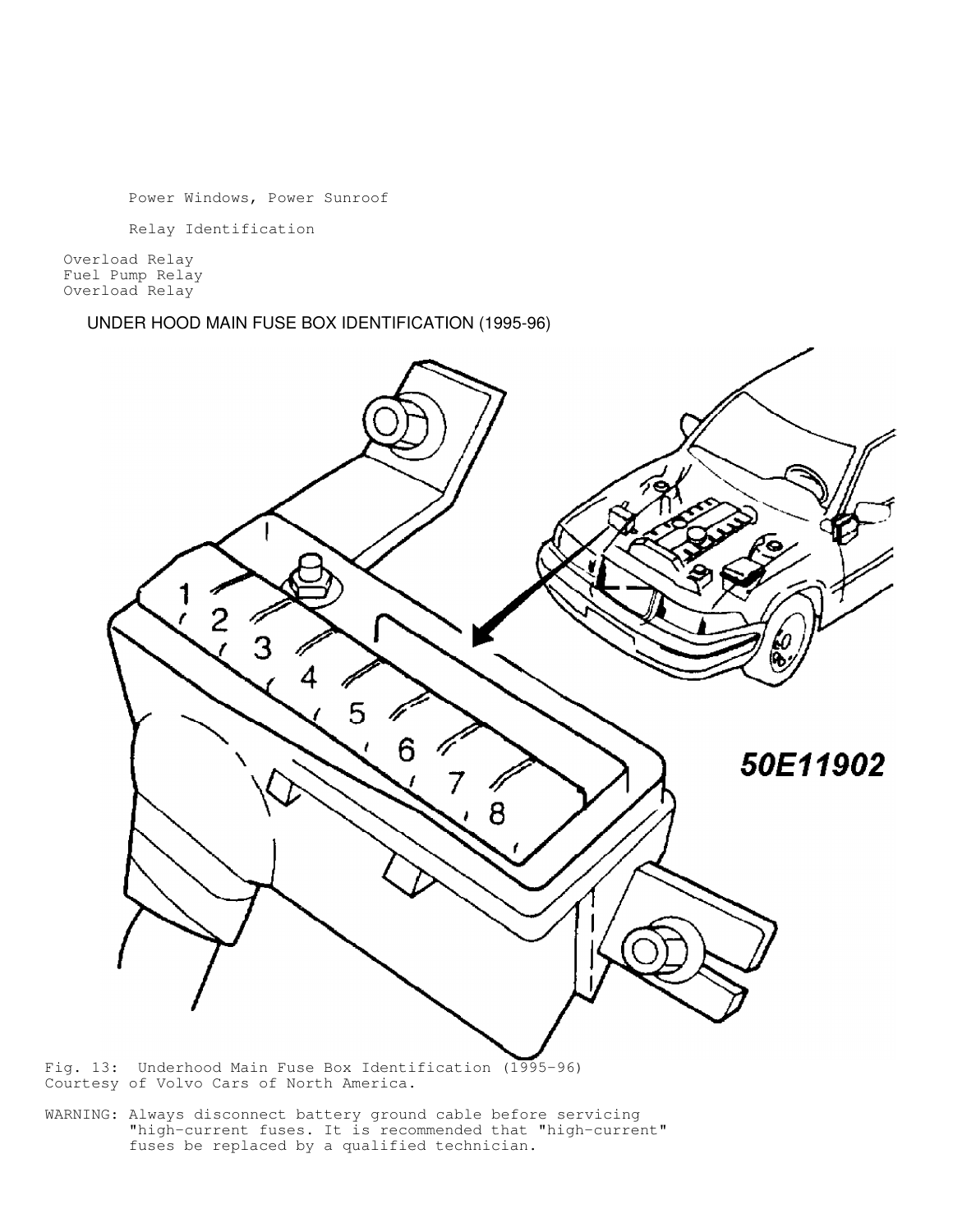Maxi-Fuse Identification 1 - 50 Amp Heated Rear Window, Central Locking System, Hazard Flashers, Power Supply Relay "B". 2 - 50 Amp Audio, Power Seats, Climate Control, Compartment Lights, Power Antenna, Trailer Power, Fog Light Relay, Diagnostics 3 - 50 Amp Power Supply Relay "A" 4 - 50 Amp Fuel Supply Relay, Ignition Supply Relay 5 - 50 Amp ABS Unit  $6 - 50$  Amp Air Pump, Starter Solenoid, Horn 7 - 50 Amp Electric Cooling Fan 8 - 50 Amp Position/Parking Light Relay, Headlight Relay

UNDER HOOD FUSE/RELAY BOX IDENTIFICATION (1995-96)



Fig. 14: Underhood Fuse/Relay Box Identification (1995-96) Courtesy of Volvo Cars of North America.

Fuse & Relay Identification

#### $1 - 5$  Amp

 Engine Control Module, Automatic Transmission Control Module 2 - 5 Amp (1995)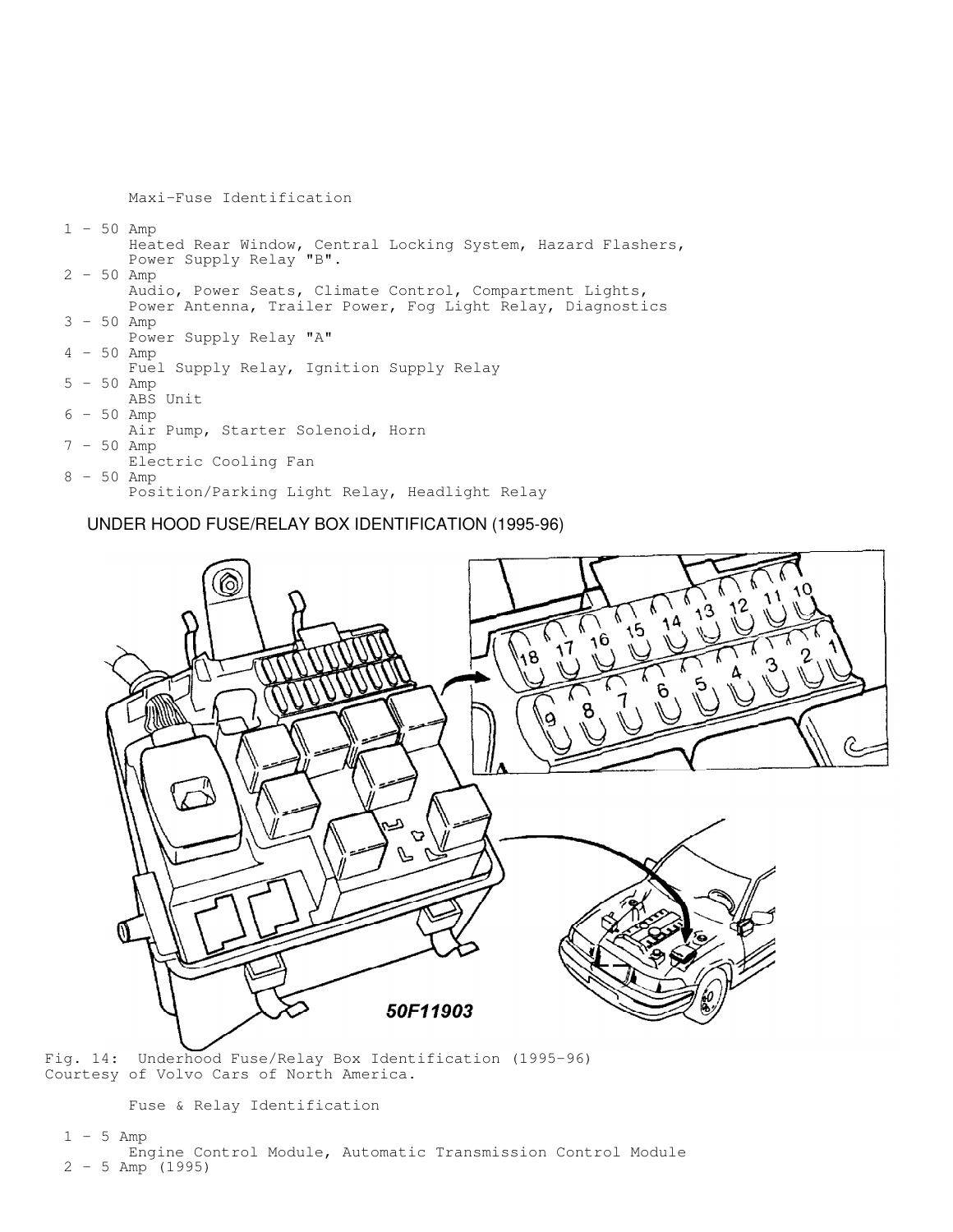Air Pump System 5 Amp (1996) A/C Relay 3 - 5 Amp (1995) EGR Valve, Relay, Air Pump 5 Amp (1996) Oxygen Sensor (HO2S) Auxiliary Air System Relay, EVAP Valve, Auxiliary Air System Solenoid, EGR Converter 4 - 15 Amp Fuel Pump 5 - 15 Amp Fuel Injection Valve, Mass Air Flow (MAF) Sensor, Idle Air Control (IAC) System, Engine Control Module  $6 - 15$  Amp Automatic Transmission Control Module  $7 - 25$  Amp Ignition Coil, Heated Oxygen Sensor  $8 - 25$  Amp Fog Lamps 9 - Spare Fuse 10 - 15 Amp Positioning/Parking Lights (Left) 11 - 15 Amp Positioning/Parking Lights (Right) 12 - 15 Amp Left High-Beam 13 - 15 Amp Right High-Beam, High-Beam Indicator (Instrument Panel) 14 - 15 Amp Left Low-Beam 15 - 15 Amp Right Low-Beam 16 - 15 Amp A/C Compressor 17 - 15 Amp Horn 18 - Accessories (Various Amp) Optional Equipment Relay Identification A - Air Pump Relay B - Spare C - Main Relay, Fuel System D - Spare E - Spare F - A/C Compressor Relay G - Fog Lamp Relay H - Spare J - Ignition Coil Relay K - Starter Motor Relay L - Fog Lamps Relay M - Parking Lights Relay N - Horn Relay RELAY PANEL LOCATION (1995)

 The relay panel is located in the center of the instrument panel. To gain access to the panel, remove the ash tray.

INTERIOR RELAY PANEL IDENTIFICATION (1995-96)